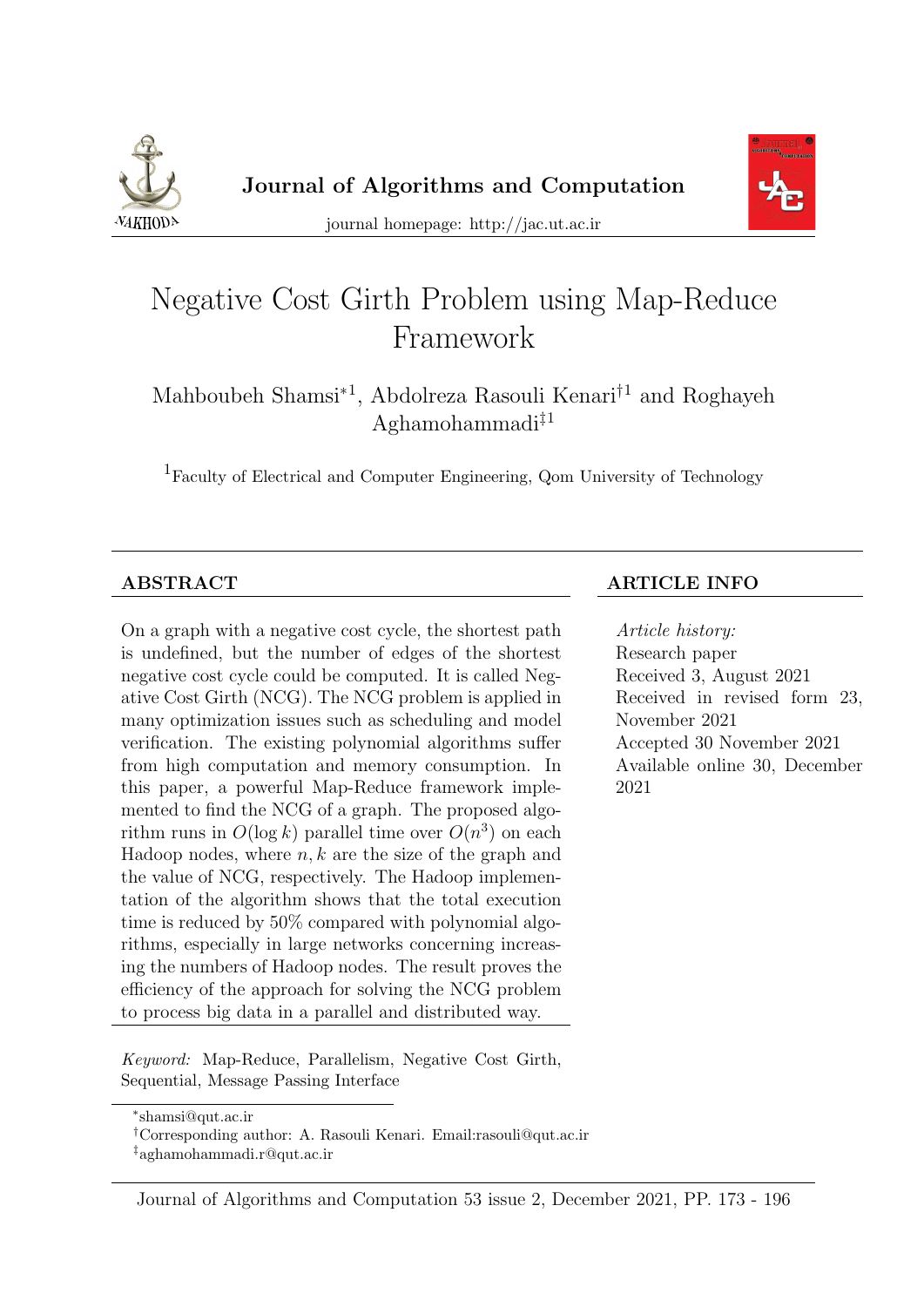AMS subject Classification: 05C78.

## 1 Introduction

Graph algorithms are a large group of widely used algorithms in computer networks, such as social nets. Due to their high degree polynomial time, when the graphs become large, the processing time will increase. Therefore, parallelism is an efficient approach to increase the speed up of the graph algorithms [12].

One of the most challenging graph algorithms is the Negative Cost Girth (NCG) problem. This problem is well-studied in operational research and theoretical computer science. It is also applied in different applications such as constraint-solving, real-time scheduling, and program verification  $[8, 11, 14, 6, 16, 18, 4]$ . Based on the definition in  $[23, 22]$ , The Negative Cost Girth (NCG) problem is defined as the number of edges of the negative cost cycle or the negative cost cycle with the fewest number of edges in a weighted directed graph.

The rest of the paper will continue with related work in section 2, the preliminaries in section 3 including the problem formulation and the Map-Reduce programming paradigm, our proposed algorithm and two examples are described in section 4, the analytical results in section 5 continues with the experimental results in section 6, and it will end with a final conclusion.

## 2 Related Work

Several studies investigate finding NCG using different approaches. The proposed approaches are classified into two major groups, including sequential and parallel algorithms. The first polynomial time algorithm proposed in [19] was based on a dynamic programming method. They trace path cost increment from each node to itself to find the NCG. The time complexity of this algorithm is estimated  $O(n^3 \log k)$  where *n* is the number of vertices and  $k$  is the value of NCG.

Moreover, edge progression algorithm and edge relaxation algorithm have been proposed in [20]. They use matrix multiplication to find path length from each node to itself and check that the negative cost cycle exists or not. The difference between the two algorithms is their different methods to extend paths. In the edge progression algorithm, all paths of incoming vertices  $y$  to x should be identified to find the shortest path between u and x including paths from u to y and y to x. In the edge relaxation algorithm, it will relax each edge to find the shortest non-positive cost path between each pair of vertices. While the time complexity of edge progression algorithm is  $O(n^2 \cdot k + m \cdot n \cdot k)$ , edge relaxation algorithm is  $O(m.n.k)$  where m is the number of edges and n is the number of vertices in the graph and  $k$  equals to the value of the NCG [20]. The comparison results indicate that both edge progression and edge relaxation algorithms perform better compared to [19] in sparse graph. Furthermore, the proposed algorithm in [19] is superior to both algorithms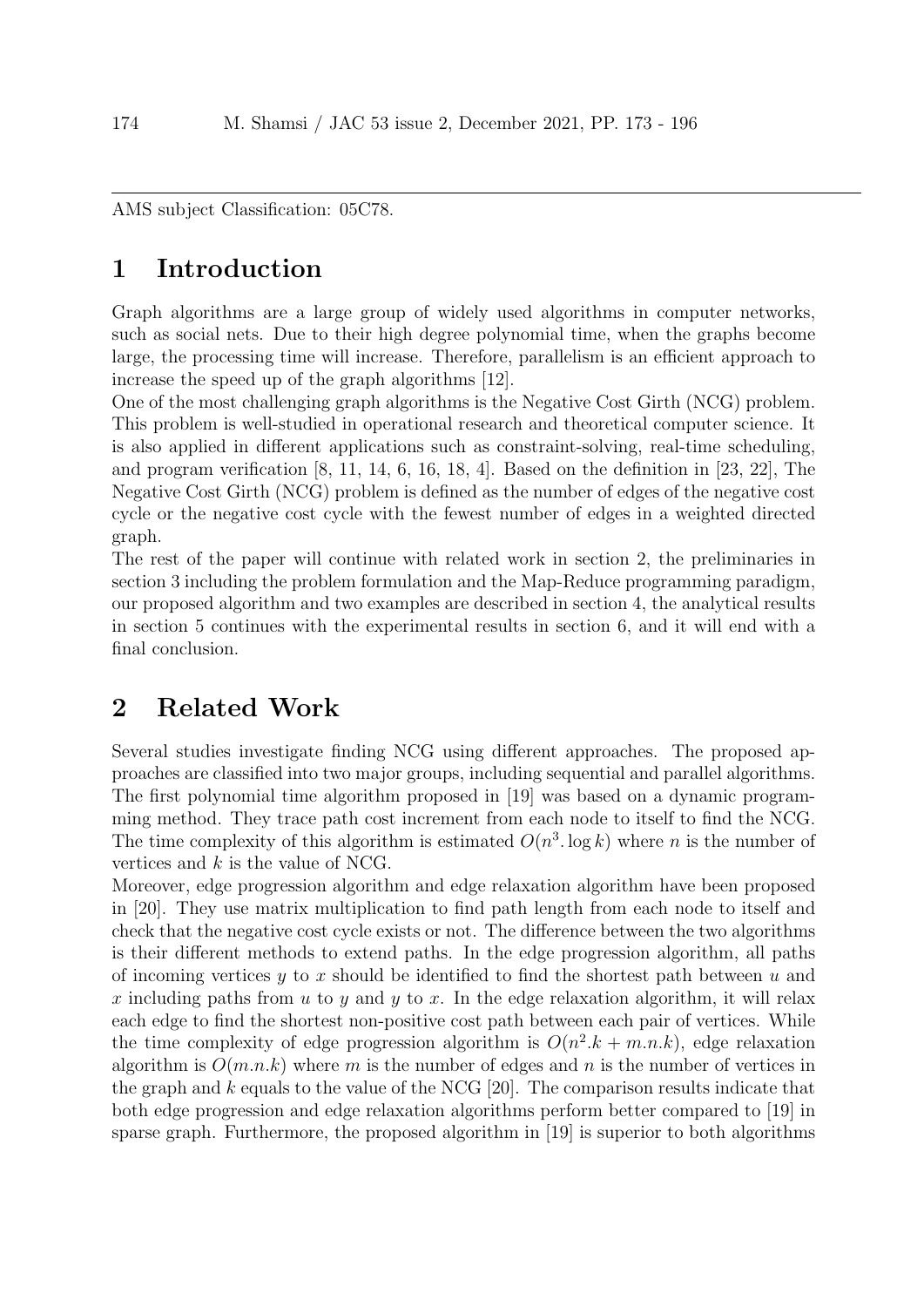in [20] for a dense graph. Eventually, in all cases, the edge relaxation algorithm works better than edge progression. It is noted that all three algorithms terminate when the first negative cost cycle is found.

Moreover, a divide and conquer algorithm is proposed for the NCG problem in planar networks which runs in  $O(n^{1.5k})$  when k is the NCG length[22]. The algorithm is based on the well-known LiptonTarjan planar separator theorem [22].

In addition to sequential algorithms, parallel algorithms have been developed to solve the NCG problem. In [24], the focus is on finding all elementary negative cycles. It provides a heuristic algorithm based on divide and conquers framework producing sub-problems to solve the main problem. It shows the reasonable CPU time and more efficiency than some proposed recursive algorithms with increasing the number of vertices up to some hundred vertices.

In [16], there are two fast randomized algorithms for finding the shortest negative cost cycle in a directed and weighted graph. It proposed two randomized algorithms using some bits to indicate the indices of vertices and will permute them randomly to find out all shortest paths using k edges from vertices in at least probability  $O(1-\frac{1}{e})$  $\frac{1}{e}$ ). Therefore, the first proposed algorithm runs in  $O(m.n.\log n)$  time in at least probability of  $(1-\frac{1}{e})$  $(\frac{1}{e}),$ in a network using n vertices and  $m$  edges. The second proposed algorithm reduced the randomized bits. It runs in  $O(m.n.\log n)$  time using  $O(n)$  random bits. Both of these algorithms are faster than the proposed algorithm in [20].

In [9], a crossover-based algorithms is applied. They mentioned that using repairing mechanisms or appropriate selection strategies can speed up the running process. The result showed that, repairing infeasible offspring improved time complexity to  $O(n^{3.2} \cdot (\log n)^{0.2})$ . Also, selecting parents that guarantee feasible offspring will improve the time complexity to  $O(n^3 \log n)$ . The most important characteristic of the evolutionary algorithms is their parallelism capabilities.

In [23], a parallel implementation has been proposed using Message Passing Interface (MPI) which runs in  $O(\log k \log n)$  time on  $O(n^3)$  processors. It uses a matrix multiplication approach for the NCG problem. It modified the sequential algorithm which is explained in [19], to run in parallel mode.

Furthermore, three type algorithms for the NCG problem including the All-pair approach proposed in [23], the Single-Source approach proposed in [22], and the Randomized approach proposed in [16] are compared in [2]. It is addressed that the Randomized approach could be superior to others for all graph classes.

All the related works studied are summarized in Table 1.

#### 2.1 Motivation and Contribution

Due to the enormous growth of computer networks and related graphs, the use of parallel algorithms has a higher priority than sequential algorithms. Moreover, Map-Reduce is considered an efficient model of parallelism which is easy to use even for programmers without experience with parallel and distributed systems. Since the Map-Reduce model hides the details of parallelism, as well as enhances fault-tolerance, locality optimization,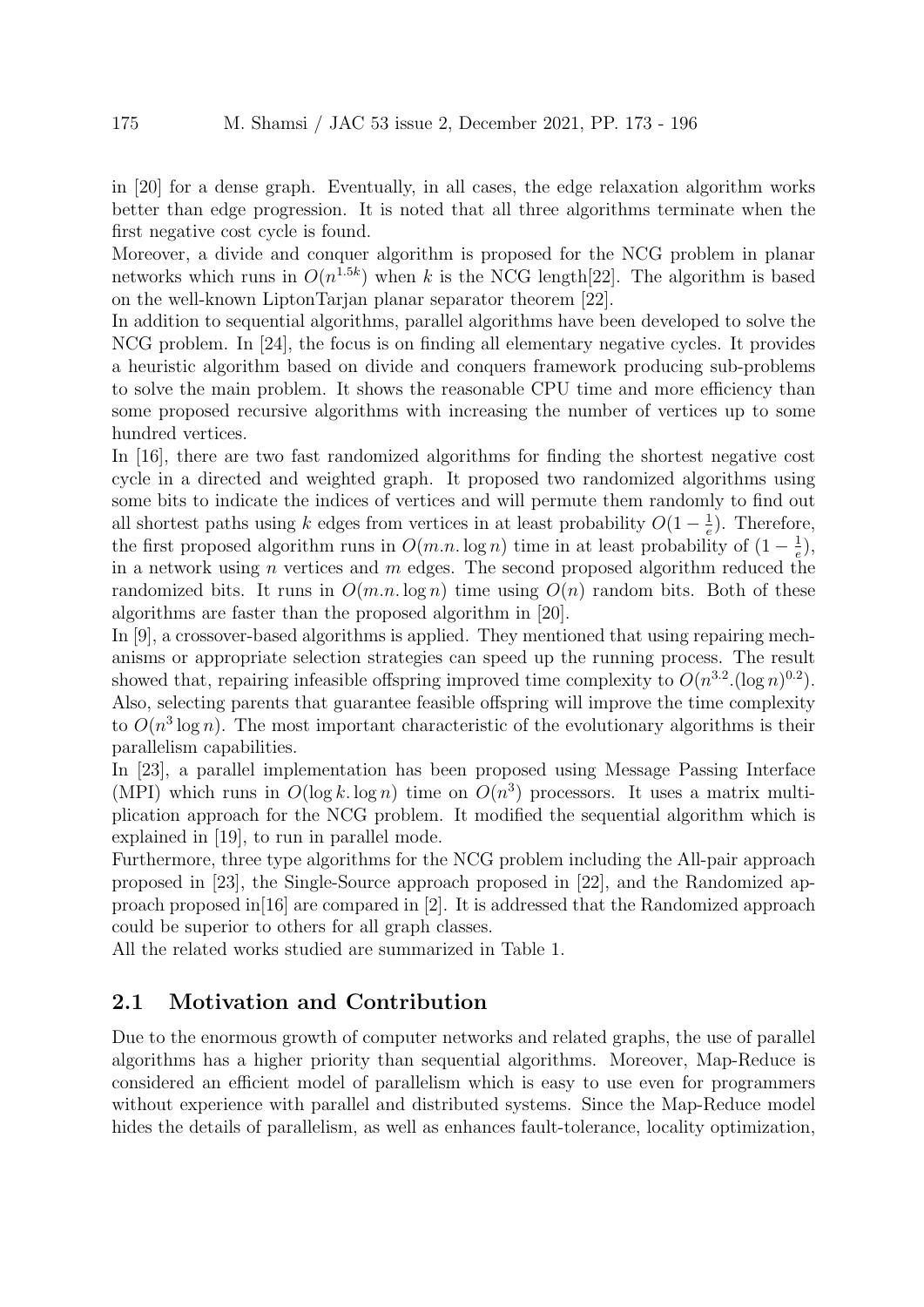|                            | таріс т. ранніцагу от гената метно |                                            |
|----------------------------|------------------------------------|--------------------------------------------|
| Ref. Year                  | Applied Method                     | Complexity                                 |
| $[24]$ , 2002              | Heuristic algorithm - divide and   |                                            |
|                            | conquers                           |                                            |
| $[19]$ , 2009              | <b>Dynamic Programming</b>         | $O(n^3.\log^k)$                            |
| $[20]$ , 2013              | Edge progression                   | $O(n^2.k + m.n.k)$                         |
| $[20]$ , 2013              | Edge relaxation                    | O(m.n.k)                                   |
| $[9]$ , 2013               | Crossover-based algorithms         | $O(n^{3.2} \cdot (\log n)^{0.2})$          |
| $[23]$ , $2015$            | Message Passing Interface          | $O(\log k. \log n)$ on $O(n^3)$ processors |
| $[22]$ , $2015$            | divide and conquers                | $O(n^{1.5k})$                              |
| $[16]$ , 2018              | randomized fast algorithms         | $O(m.n.\log n)$ with probability $(1 -$    |
|                            |                                    | $(\frac{1}{e})$                            |
| , 2018<br>$\vert 16 \vert$ | reduced randomized bits            | $O(m.n.\log n)$ on $O(n)$ random bits      |

Table 1: Summary of related works

and load balancing, it is applied as an effective approach in a large variety of problems [10, 15, 5, 13]. Therefore, Map-Reduce is used as a powerful model to find the NCG, effectively.

The main contribution of this paper is an efficient algorithm based on a Map-Reduce programming approach using completing and modifying the matrix multiplication to find all shortest paths between vertices. We focus on proposing a Map-Reduce based parallelism for discovering the NCG problem. It is implemented in the Hadoop environment and its performance is analysed and compared.

## 3 Preliminary

In this section, the problem formulation, Map-Reduce, and Hadoop are described. Also, all preliminaries which are used in this paper are explained.

### 3.1 Problem Formulation

In this section, the Negative Cost Girth problem is explained as proposed in [23]. Additionally, all assumptions used in this algorithm are presented. It is noted that the procedure and assumptions are employed as the basis of the proposed algorithm using the Map-Reduce method.

Suppose that a network is defined by  $G = \langle V, E, C \rangle$  where V and E denote vertex-set  $\{v_1, v_2, ..., v_n\}$  and edge set  $\{e_{ij} | 1 \leq i, j \leq n\}$ , respectively. Besides, C defines a cost function  $(C : E \to Z)$  which is an integer weight to each edge between i and j vertices. Moreover, the adjacency matrix of a graph G is denoted by  $A = (a_{ij})$  where  $a_{ij} = C(e_{ij})$ for existing edge between vertices i and j, otherwise  $a_{ij} = \infty$ .

In addition to the principal definition of the network graph, matrix  $D^{(k)} = d_{ij}^k$  is the cost of the shortest path between each pair of vertices passing at most  $k$  edges where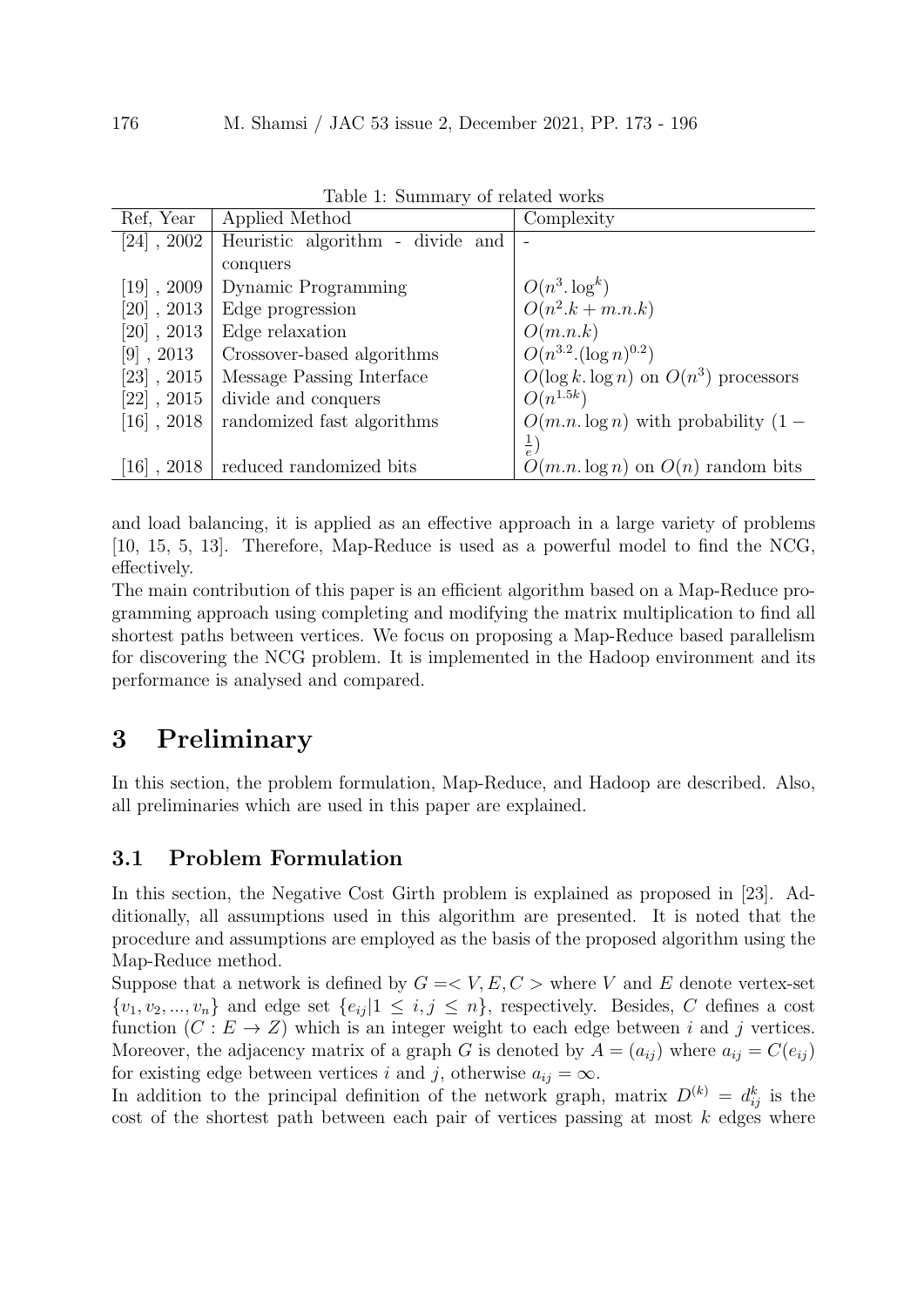$1 \leq k \leq n$ . Note that,  $d_{ij}^1 = 0$  if  $i = j$ ,  $d_{ij}^1 = a_{ij}$  for an edge  $e_{ij} \in E$  between i and j and otherwise  $d_{ij}^1 = \infty$ .

The proposed algorithm is performed recursively by computing the value of  $d_{ij}^k$  from the value of  $d_{ij}^{k-1}$ . To do so, each path breaks into two sub-paths including

- 1. The shortest path from  $v_i$  to  $v_r$  using at most  $(k-1)$  edges, where  $v_r$  is the neighbour of  $v_i$
- 2. and the edge from  $v_r$  to  $v_j$ .

It is formulated as equation 1 [23]:

$$
d_{ij}^k = \min_{(1 \le r \le n, r \ne j)} (d_{ir}^{(k-1)} + a_{rj})
$$
\n(1)

where  $a_{rj}$  denotes the cost of the edge from  $v_r$  to  $v_j$ . It should be noticed that the cost of a self-loop equals 0. In fact, the number of edges will be increased in each iteration and the cost likewise will be raised. It checks the shortest paths of any vertices to itself, if there is a negative cost then the NCG is found [23]. After detecting the first negative cost cycle, the algorithm should be terminated. If the process continues, the shortest path crosses from some vertices or edges twice or more, thus the path will not a simple path. Note that the simple path is defined as the path which does not comprise any repeated vertices. In fact, to compute the shortest simple path correctly, any NCG algorithm should be terminated after detecting the first negative cost cycle.

Based on the explained algorithm in [23], to reduce the running time of the proposed algorithm, square power of matrix  $D^{(2)}$ ,  $D^{(4)}$ , ... are computed instead of using all power of matrix  $D^{(k)}$ . In the case of detecting NCG in  $D^{(l)}$  matrix, NCG equals l at most and  $l/2 + 1$  at least due to executing the binary search. A binary search will explore the interval  $[l/2+1, l]$  for finding the smallest value of r that  $D^{(r)}$  has a negative cost cycle.

#### 3.2 Map-Reduce

Map-Reduce introduced by Google is a paradigm for programming and an architecture model for parallel implementation in distributed computation systems [10]. In this model, data is divided into smaller sections and it is allocated to the different nodes in distributed systems to perform an independent sub-process on them. In fact, Map-Reduce divides the problem into sub-problems to solve them in the parallel model leading to enhanced processing speed up. Therefore, Map-Reduce is useful for big data problems that could be implemented in a parallel way [3].

Map-Reduce assigns computational tasks to several machines communicating over the network through exchanging messages among them. The input dataset should be distributed among these machines. [21]. The algorithm will perform in several rounds (sometimes called a job). Each job is consisting of two main phases, Map, and Reduce [21]. After completing the Map phase, the Reduce phase will be started. To do so, the output of the Map phase is considered as the input of the Reduce phase. After computing the Reduce phase, the final outputs will be produced.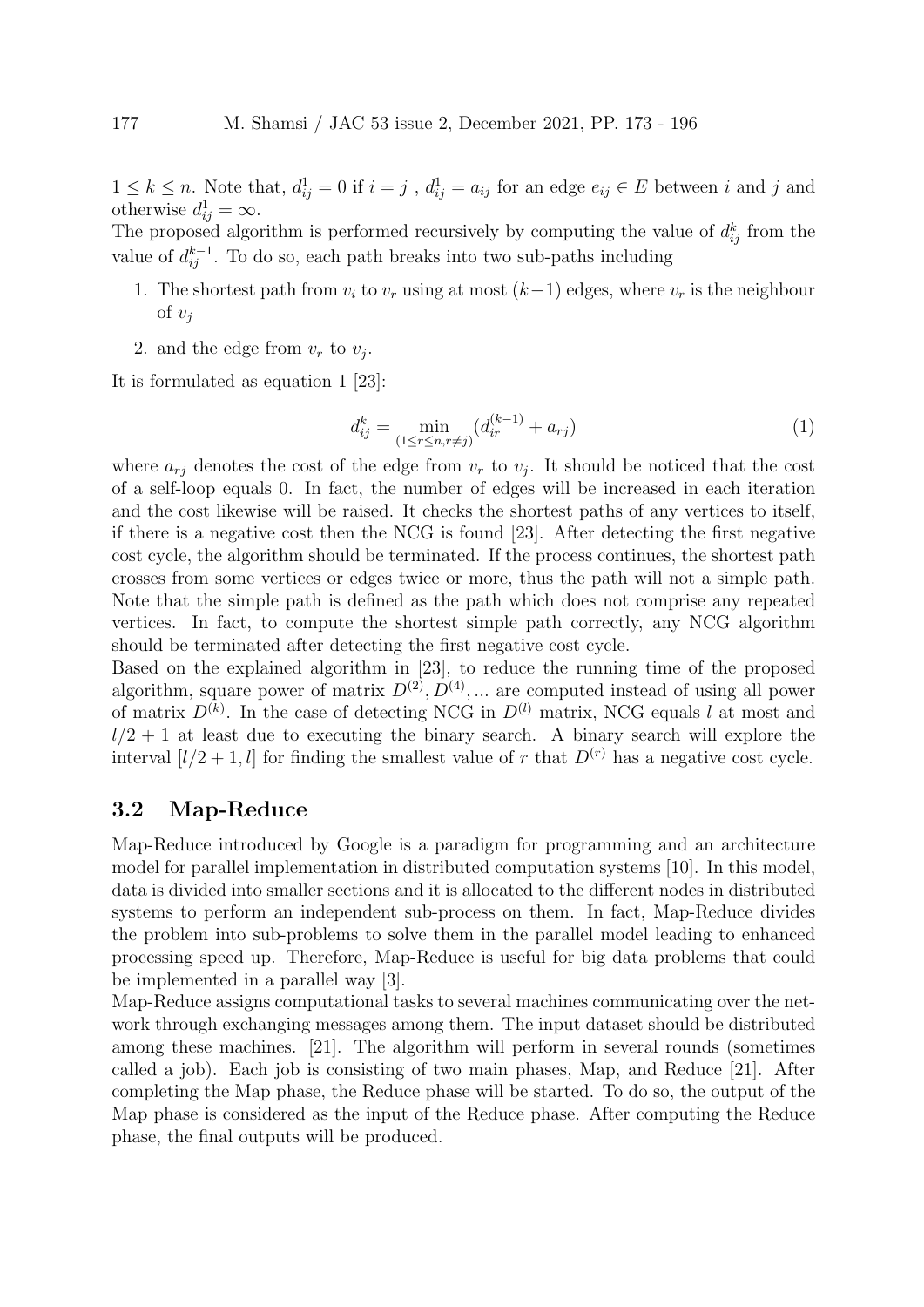#### 3.2.1 Map phase

In the Map phase, the computation task takes place among different machines through exchanging data among them. It is noted that each machine with local storage produces a list of key-value pairs  $(k, v)$  extracted from the input of its local storage. The values of k is numeric and the v includes other information, respectively [21].

It is supposed that a list of key-value pairs is produced by all machines in the Map phase. Key-value pairs with the same keys like  $(k, v_1), (k, v_2), ..., (k, v_n)$  will be sent to the same machine in the reduce phase [21].

#### 3.2.2 Reduce phase

Note that network communication should not be considered in this phase resulting in performing calculations on the local storage of each machine. Each machine should combine the key-value pairs of the previous phase into its local storage leading to processing on the local data. After completing the Reduce phase of each machine, the current iteration will be finished [21].

After performing each round, the local storage of each machine will be delivered to a Distributed File System (DFS) as a disk on the cloud which never fails. It is due to improving the robustness of the system in the case of failing machines during running algorithm by replacing the failed machine with the other machine. To do so, by requesting a new machine, the previous load on the old storage is transferred to the new storage. Therefore, the current round will be implemented again in the case of failing the old machine [21].

## 3.3 Hadoop

Hadoop is an open-source software framework that implements distributed processing big data on some clusters of servers. This framework is based on Java language using for distributed processing on thousands of machines that are robust against failures [7]. The main framework of Hadoop includes below modules[17]:

- Hadoop commons part: They consist of necessary libraries and utilities of other Hadoop modules.
- Hadoop Distributed File System (HDFS): It is a distributed file system which stores data on the cluster machines makings wide bandwidth
- Hadoop YARN: It is a platform for resource management to handle the computation resources in the clusters.
- Hadoop Map-Reduce: It is a programming model for data processing on a large scale.

Eventually, Hadoop makes a distributed file system storing data on several servers and distributing tasks among them. It is noted that Hadoop is a more well-known open-source implementation for Map-Reduce.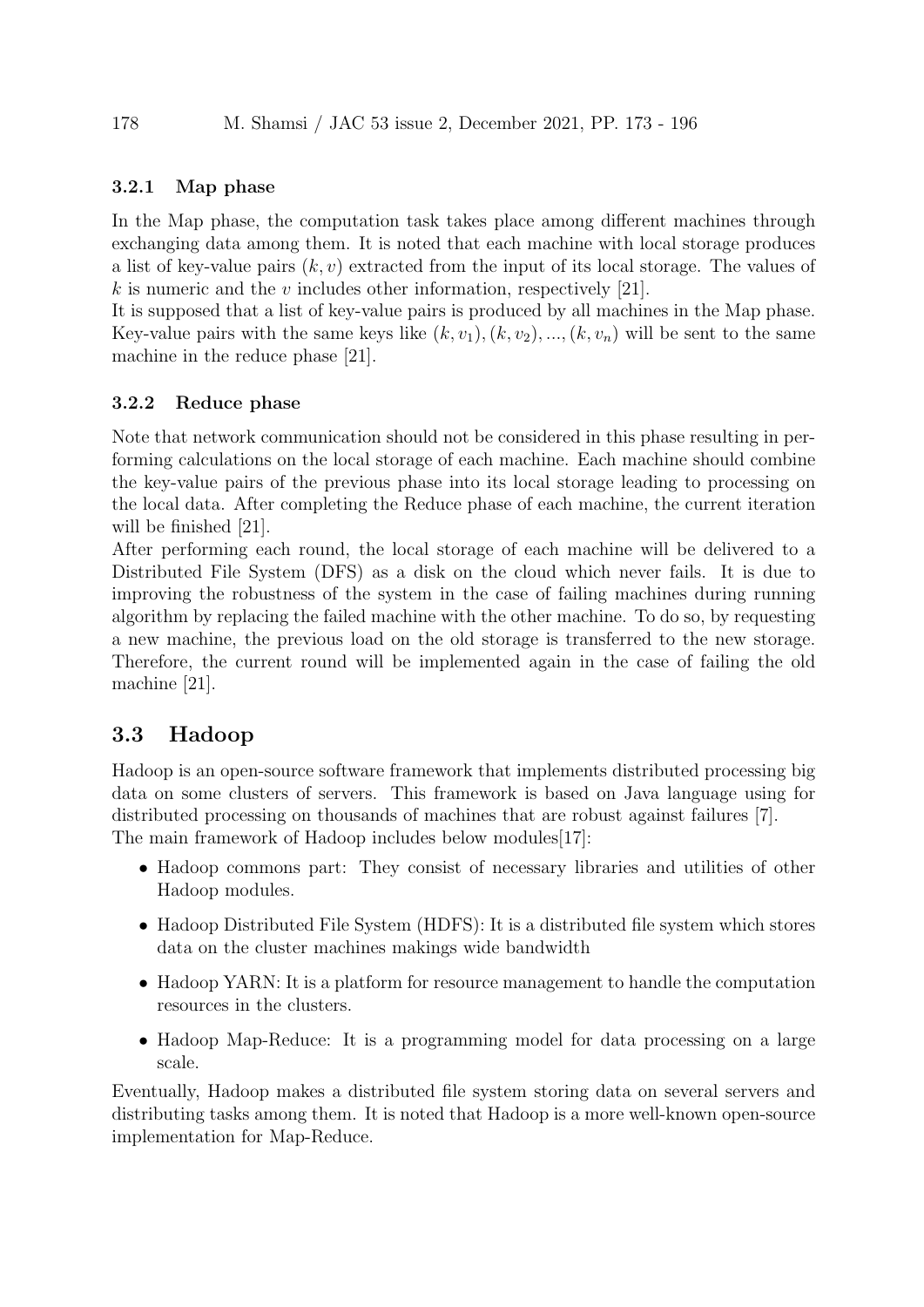## 4 The proposed algorithm based on Map-Reduce

This section explains the parallel implementation of the proposed algorithm using Map-Reduce for solving the NCG problem. Our implementation is like the Message Passing Interface (MPI) implementation, proposed in [23]. But our algorithm uses a parallel implementation based on Map-Reduce. To do so, we should define the input file. After defining the structure of the input file, we should perform two main phases including Map and Reduce to reduce running time.

The input file is made with the adjacency matrix. Each record inside the file includes three items, the row id, the column id, and the matrix value corresponds to the row and column. The record is represented as  $(i, j, a_{ij})$  in the input file.

In the Map phase, key-value pairs will be produced from the input data. This process is implemented in Algorithm 1. As shown in Algorithm 1, for each record  $(i, j, a_{ij})$  in an input file, we produce two key-value pairs marking with "1" and "2". The first key-value pairs, built in line 5 of Algorithm 1. The key is an ordered pair  $(i, z)$  where i is the row number of matrix, and  $z = 1, 2, 3, ..., n$ . Here, *n* is the number of Matrix columns. Value is built as  $(1, j, a_{ij})$  which is marked by "1". j and  $a_{ij}$  comes from input file as mentioned above. Furthermore, the second key-value pairs , shown in line 6 of Algorithm 1, is extracted by the column number of matrix  $(j, z)$  as the key and value of  $(2, i, a_{ij})$ marking by "2".

Algorithm 1 Map Phase Algorithm.

1: Inputs: Adjacency Matrix as the input file; 2: Outputs:set of (key,value) 3: for each element of input matrix  $(i, j, a_{ij})$  do<br>4: for  $z = 1,2,3, ...$  to the size of input square 4: **for**  $z = 1,2,3,..$  to the size of input square matrix(n) **do** 5: produce (key, value) pairs as  $((i, z), (1, i, a_{ii}))$ 5: produce (key, value) pairs as  $((i, z), (1, j, a_{ij}))$ <br>6: produce (key, value) pairs as  $((z, j), (2, i, a_{ij}))$ 6: produce (key, value) pairs as  $((z, j), (2, i, a_{ij}))$ <br>7: **end for** end for 8: end for 9: return set of (key, value) pairs that each key has a list with values  $(1, j, a_{ij})$  and  $(2, i, a_{ij})$ 

After producing key-value pairs, we classify them into distinct groups corresponding to the same keys. In fact, key-value pairs with the same key are collected in the same group. In the next step, the extracted first key-value pairs in which their column numbers are equal to the row numbers of the second key-value pairs are transmitted to the reduce phase which is presented in Algorithm 2. To do so, we classify each produced group of the Map phase into two main lists named list1 and list2 according to the marking values. Therefore, list1 includes key-value pairs marking with "1" and list2 consists of items starting with "2". Then, these two lists beginning with 1 and 2 should be sorted, depicted in line 5, 6 of Algorithm 2.

After creating two sorted lists, the value of cells form list1 and list2 with the same  $j$ are added, shown in line 7.  $i$  value indicates the column numbers in value cells of list1 and row numbers in value cells of list2. It is meaning that cell values in which the row numbers in list1 are equivalent to the column number of value cells in list2 should be added. It is similar to what happened in the matrix multiplication. Then, as shown in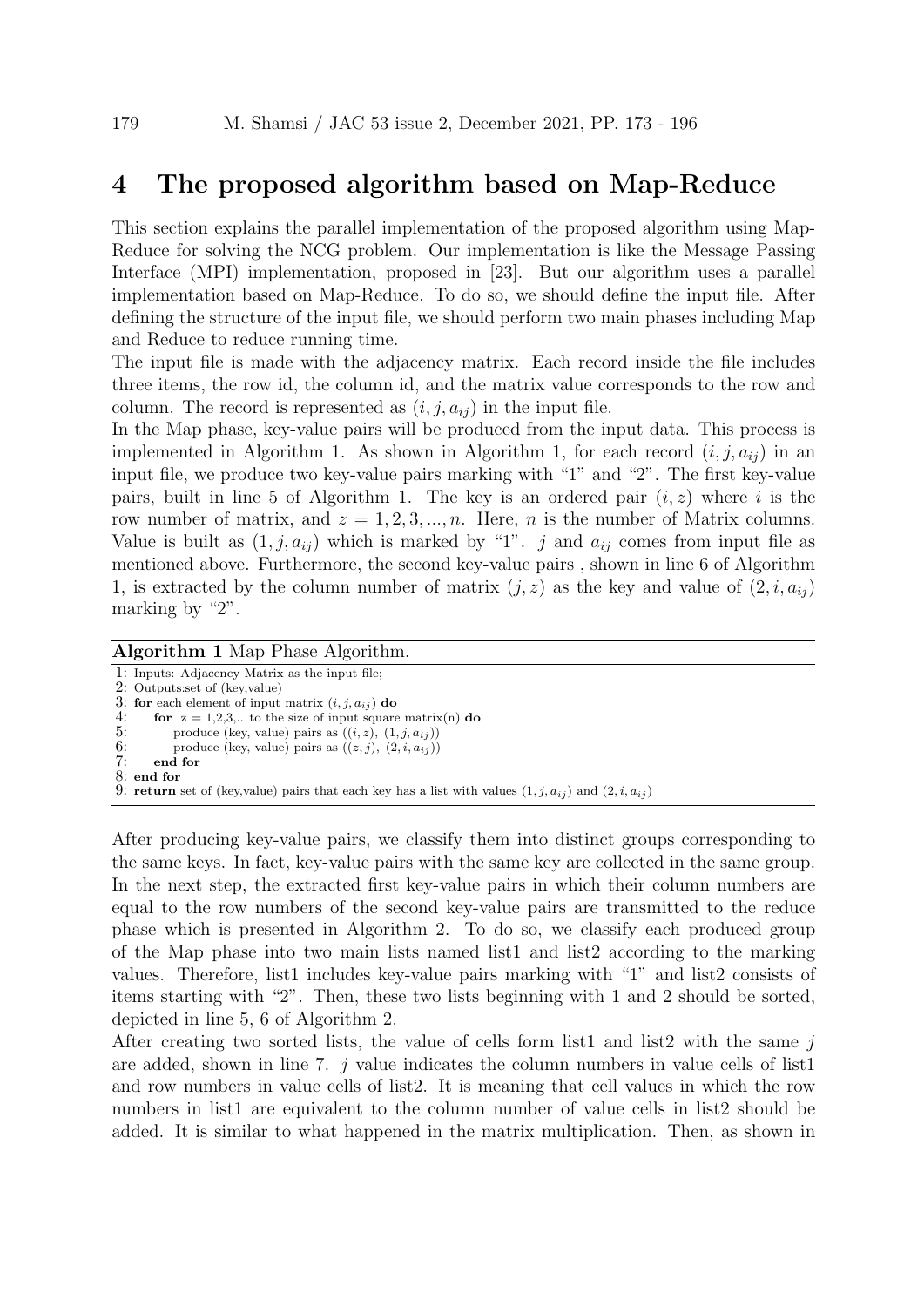line 8 of Algorithm 2, it finds minimum value among all the results of the last step (sum of values). Therefore, it scans all paths using at most k edges and finds the minimum cost paths.  $k$  is a number that is a power of 2 and related to the round number of running Map-Reduce phase. In the last step, it is necessary to check the diameter of the output matrix for finding a negative cost girth. So, if the row number of matrix  $(i)$  is equal to the column number of matrix  $(i)$  and the minimum value is less than zero, a negative cost cycle is successfully detected which is illustrated in line 9 of Algorithm 2.

| <b>Algorithm 2</b> Reduce Function Algorithm.                                                                                                                                                                                                                                                                                                               |  |
|-------------------------------------------------------------------------------------------------------------------------------------------------------------------------------------------------------------------------------------------------------------------------------------------------------------------------------------------------------------|--|
| 1: Inputs: list1 includes key-value pairs marking with "1" and list2 consists of items starting with "2";<br>2: Outputs: (key, minimum value);<br>3: Initialization:<br>4: for each key $\bf{do}$                                                                                                                                                           |  |
| 5:<br>sort values begin with 1 by j in list1<br>6:<br>sort values begin with 2 by i in list2<br>7:<br>sum of $a_{ij}$ and $a_{jk}$ values (column number in list1 = row number in list2)<br>8:<br>find minimum of sum results<br>9:<br>if $i = j$ and the minimum value $\lt 0$ then found $\lt 1$ true<br>$10:$ end for<br>11: return (key, minimum value) |  |
|                                                                                                                                                                                                                                                                                                                                                             |  |

For running the program, first, a job is created. After reading the input file, the Map and Reduce functions are executed. If no negative cost girth is found, a new job is created by reading the output of the previous Reduce function, and then, Map and Reduce functions will be executed recursively. In other words, the output from a Reduce function will be sent as input to the next Map function. It means that after completion of any Map and Reduce functions, a new matrix that contains the length of the shortest paths using at most  $k$  edges will be created. This iteration will be terminated when the first negative cost cycle is detected.

When a negative cost cycle using  $l$  length  $(l$  is a power of 2) is detected, we need to know the exact value of the NCG. We remember that the number of edges used in the NCG is at most l and at least  $l/2 + 1$ . Therefore we search this interval by the binary search to find the precise value of the NCG.

Algorithm 3 explains how a binary NCG search is used to find the correct value of k. In the initialization phase, variables are set in lines 4 and 5. In the while loop, a new job is created.

Note that after first iteration, there are two inputs for Binary NCG Search algorithm and we should combine them to create one input file for Map phase in line 8. Two inputs are combined and sent to the Map function. In each round,  $D^{(low)}$ ,  $D^{(\frac{k}{r})}$  are sent to Map and Reduce functions as inputs, thus the shortest path between each pair of vertices is found using at most  $(low + \frac{k}{r})$  $(\frac{k}{r})$  edges through  $D^{(low+\frac{k}{r})}$  matrix. Note that  $low, k, r$  variables are changed and prepared in each round.  $D^{(low)}$ ,  $D^{(\frac{k}{r})}$  are matrices including the shortest path between each pair of vertices using at most low and  $(\frac{k}{r})$  edges, respectively. These matrices are produced in the previous Map-Reduce iteration.

In other words, the search continues in the lower or upper half of the interval, recursively, eliminating the other half from consideration if there is no NCG in that half.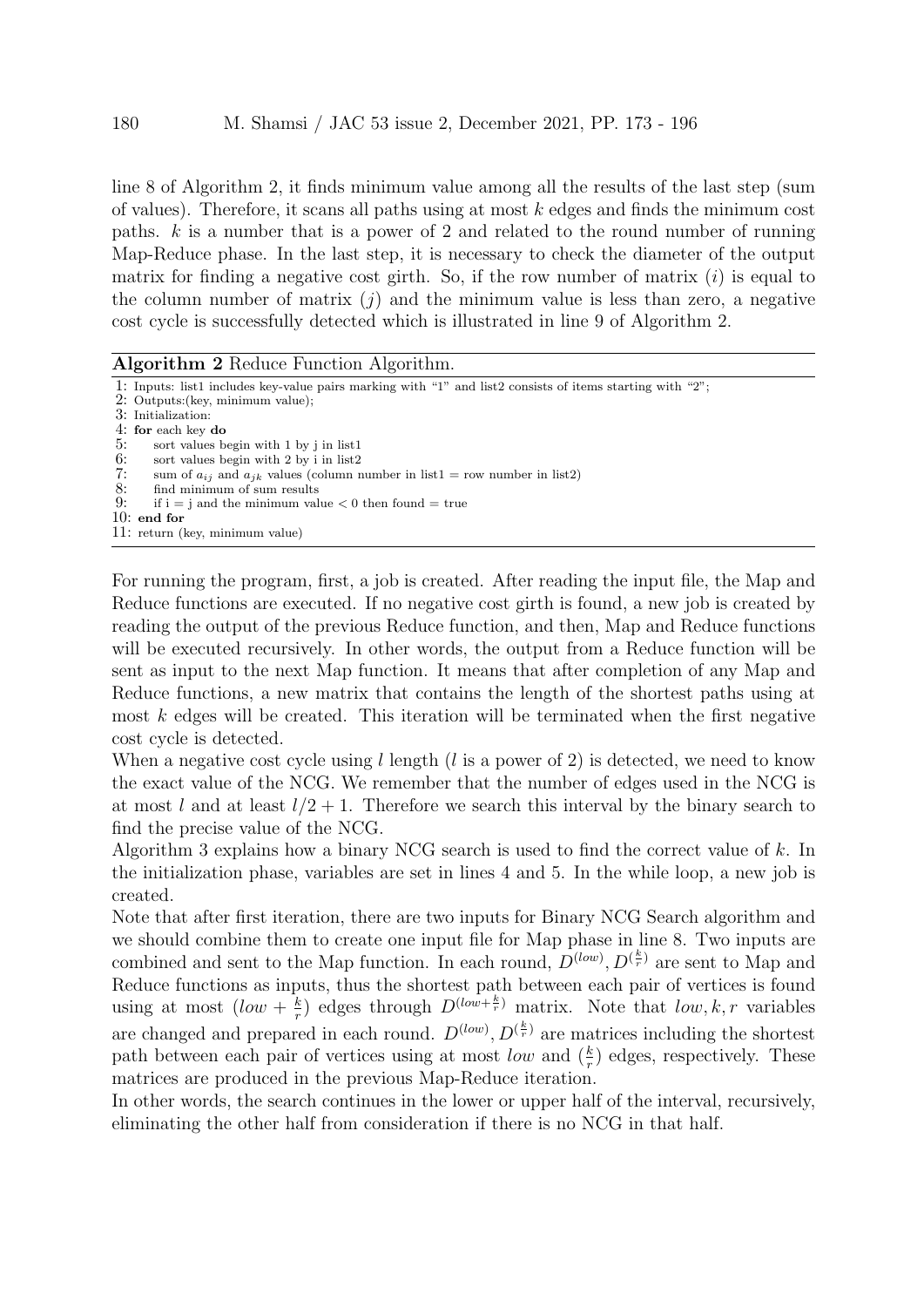|     | 1: Inputs: $D^{(low)}, D^{(\frac{k}{r})}$ ;              |
|-----|----------------------------------------------------------|
|     | 2: Outputs: $k$ ;                                        |
|     | 3: Initialization:                                       |
| 4:  | found = false; high = k; low = k/2; r = 4;               |
|     | 5: mid = $(low + high) / 2$ ;                            |
|     | $6:$ while true do                                       |
| 7:  | Create job with inputs: $D^{(low)}, D^{(\frac{k}{r})}$ : |
| 8:  | Do Map-Reduce;                                           |
| 9:  | <b>if</b> "Negative Cost Cycle is found" <b>then</b>     |
| 10: | $found = true;$                                          |
| 11: | end if                                                   |
| 12: | $\mathbf{if}$ found $=$ true then                        |
| 13: | if mid is even then                                      |
| 14: | $high = mid;$                                            |
| 15: | $r = 2 * r$ ;                                            |
| 16: | $mid = (low + high) / 2;$                                |
| 17: | $found = false$                                          |
| 18: | else                                                     |
| 19: | return (mid);                                            |
| 20: | end if                                                   |
| 21: | else                                                     |
| 22: | <b>if</b> mid is even <b>then</b>                        |
| 23: | $low = mid;$                                             |
| 24: | $r = 2 * r$ ;                                            |
| 25: | $mid = (low + high) / 2;$                                |
| 26: | else                                                     |
| 27: | $return(mid + 1);$                                       |
| 28: | end if                                                   |
| 29: | end if                                                   |
| 30: | end while                                                |

Algorithm 3 Binary NCG search algorithm.

After completion of Map and Reduce phases in each round, it checks if the NCG is found and mid is an even number then  $k$  is equal to mid, or if mid is an even number and the NCG is not found, then k equals to mid+1. The conditions are shown in Algorithm 3 in lines 12 to 29.

Fig 1 shows the Map and Reduce phases in the proposed Algorithms. First, there is a loop for finding the interval of the NCG. Then, a binary NCG search begins that uses the previous outputs to search the range and to find the smallest value of the NCG.

#### 4.1 Two examples

In this section, two examples are provided to comprehend the process of the proposed algorithm. For the first example, it is assumed that the adjacency matrix is given as follows:

$$
A = \begin{bmatrix} 0 & 1 \\ -2 & 0 \end{bmatrix}
$$

The Map phase produces key-value pairs that values are grouped based on the keys. As depicted in Table 2, different groups are indicated by specified colors. Therefore, the list of a different group is identified as follows: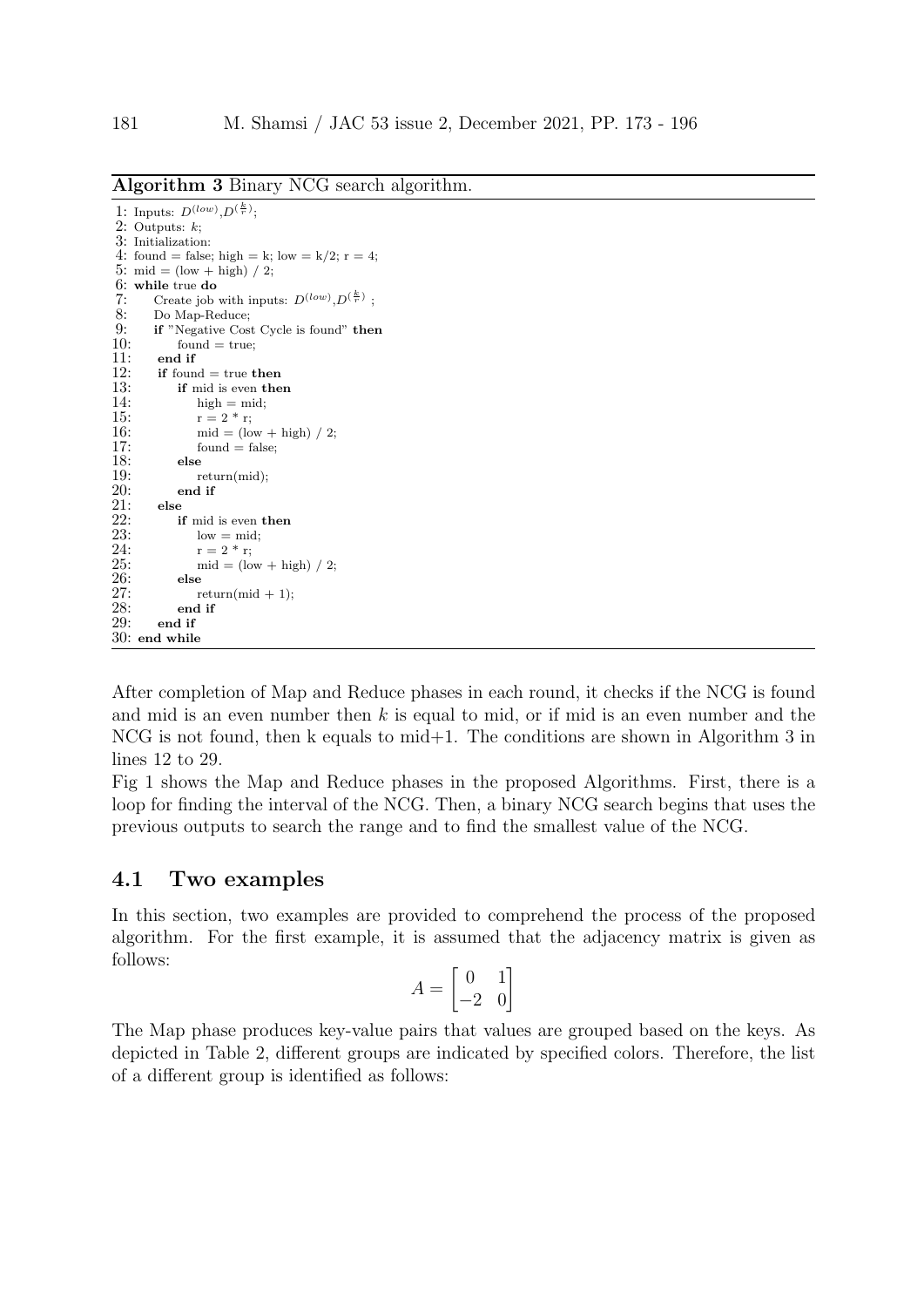

Figure 1: Map and Reduce phases in the proposed algorithm based on Map-Reduce

$$
\begin{cases}\n(1,1): \quad (1,1,0), (2,1,0), (1,2,1), (2,2,-2) \\
(1,2): \quad (1,1,0), (2,1,1), (1,2,1), (2,2,0) \\
(2,1): \quad (2,1,0), (1,1,-2), (2,2,-2), (1,2,0) \\
(2,2): \quad (2,1,1), (1,1,-2), (1,2,0), (2,2,0)\n\end{cases}
$$
\n(2)

Table 2: KEY-VALUE pairs produced by Map Function KEY VALUES

| (1,1) | (1,1,0)    |
|-------|------------|
| (1,1) | (2,1,0)    |
| (1,2) | (1,1,0)    |
| (2,1) | (2,1,0)    |
| (1,1) | (1,2,1)    |
| (1,2) | (2,1,1)    |
| (1,2) | (1,2,1)    |
| (2,2) | (2,1,1)    |
| (2,1) | $(1,1,-2)$ |
| (1,1) | $(2,2,-2)$ |
| (2,2) | $(1,1,-2)$ |
| (2,1) | $(2,2,-2)$ |
| (2,1) | (1,2,0)    |
| (1,2) | (2,2,0)    |
| (2,2) | (1,2,0)    |
| (2,2) | (2,2,0)    |
|       |            |

The produced key-values of the Map phase is classified into two main lists defined by list1 and list2 according to the marking values as depicted in Table 3 step 1. Therefore, list1 and list2 include key-value pairs marking with "1" and "2", respectively.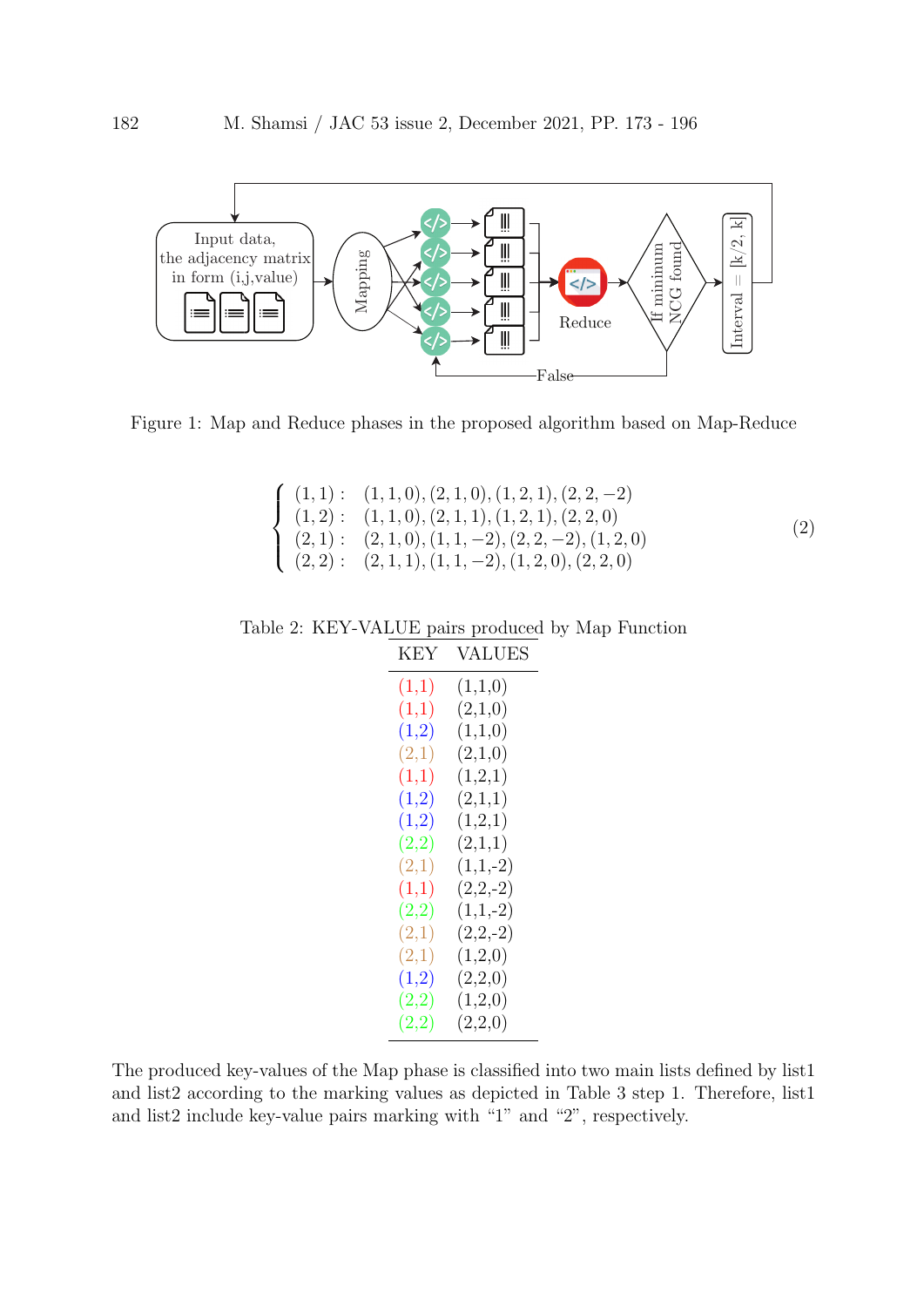|                                                                                                                                             |                                                                                                              | rable 5. Example 1 execution step by step                                     |
|---------------------------------------------------------------------------------------------------------------------------------------------|--------------------------------------------------------------------------------------------------------------|-------------------------------------------------------------------------------|
| (1,1)                                                                                                                                       | $j=1$                                                                                                        |                                                                               |
| list1                                                                                                                                       | (1,0)                                                                                                        | $\frac{j=2}{(2,1)}$                                                           |
| list2                                                                                                                                       | (1,0)                                                                                                        | $(2,-2)$                                                                      |
| <b>STEP</b>                                                                                                                                 |                                                                                                              | $0 + 0 = 0$   $1 + (-2) = -1$                                                 |
|                                                                                                                                             |                                                                                                              | $\Rightarrow$ Minimum = -1                                                    |
|                                                                                                                                             |                                                                                                              |                                                                               |
|                                                                                                                                             |                                                                                                              |                                                                               |
|                                                                                                                                             | $\begin{array}{ c c c c c }\n\hline (1,2) & j=1 & j=2 \\ \hline list1 & (1,0) & (1,1) \\ \hline \end{array}$ |                                                                               |
| $\mathcal{C}$                                                                                                                               |                                                                                                              |                                                                               |
| $\frac{\text{ln}}{\text{ln}}$ $\frac{list2}{\text{ln}}$                                                                                     | (2,1)                                                                                                        | (2,0)                                                                         |
|                                                                                                                                             |                                                                                                              | $\overline{0+1} = 1$ $\overline{1+0} = 1$                                     |
|                                                                                                                                             |                                                                                                              | $\Rightarrow$ Minimum = 1                                                     |
|                                                                                                                                             |                                                                                                              |                                                                               |
| (2,1)                                                                                                                                       |                                                                                                              |                                                                               |
| list1                                                                                                                                       | $j = 1$<br>(1, -2)                                                                                           | $j = 2$<br>(2,0)                                                              |
| $\begin{array}{ll}\n\infty & list1 \\ \frac{\triangle}{\triangle} & \frac{list2}{\square}\n\end{array}$                                     |                                                                                                              |                                                                               |
|                                                                                                                                             |                                                                                                              | $\begin{array}{c c} (1,0) & (2,-2) \\ \hline -2+0=-2 & 0+(-2)=-2 \end{array}$ |
|                                                                                                                                             |                                                                                                              | $\Rightarrow$ Minimum = -2                                                    |
|                                                                                                                                             |                                                                                                              |                                                                               |
|                                                                                                                                             |                                                                                                              |                                                                               |
| (2,2)                                                                                                                                       | $j = 1$<br>(1, -2)                                                                                           | $j = 2$<br>(2,0)                                                              |
| $\overline{list1}$                                                                                                                          |                                                                                                              |                                                                               |
|                                                                                                                                             | (1,1)                                                                                                        | (2,0)                                                                         |
| $\begin{array}{ll} \n\pi & list1 \\ \n\frac{\triangle}{\triangle} & \frac{list2}{\square} \\ \n\frac{\triangle}{\triangle} & \n\end{array}$ |                                                                                                              | $-2+1=-1$   0 + 0 = 0                                                         |
|                                                                                                                                             |                                                                                                              | $\Rightarrow$ Minimum = -1                                                    |
|                                                                                                                                             |                                                                                                              |                                                                               |

Table 3: Example 1 execution step by step

It means that each key indicates (row, column) numbers, and items in list1 are in (column, value) form and items in list2 are in (row, value) form produced in the previous step. So, it is extensible the form (row, column, value) in each step using each presented key and value separately.

For instance, Fig 2 shows that there is a cycle with considering cost between each pair, which is illustrated in equation Table 3 step 1.

We conduct the same process for other groups to find the minimum value in each group, which is shown in Table 3 steps 2-4.

The output of the Reduce phase for key-value pairs of the example are as below:  $\Big\}$ 

 $1, 1, -1$ 

1, 2, 1

 $\Big\}$  $\Big\}$  $\Big\}$  $\Big\}$  $\overline{\phantom{a}}$  $\begin{array}{c} \end{array}$ 

 $2, 1, -2$ 

 $2, 2, -1$ 

ļ that contains a negative number in the diagonal. We can represent it as a matrix. They are the shortest path between each pair of vertices using at most 2 edges. So, the NCG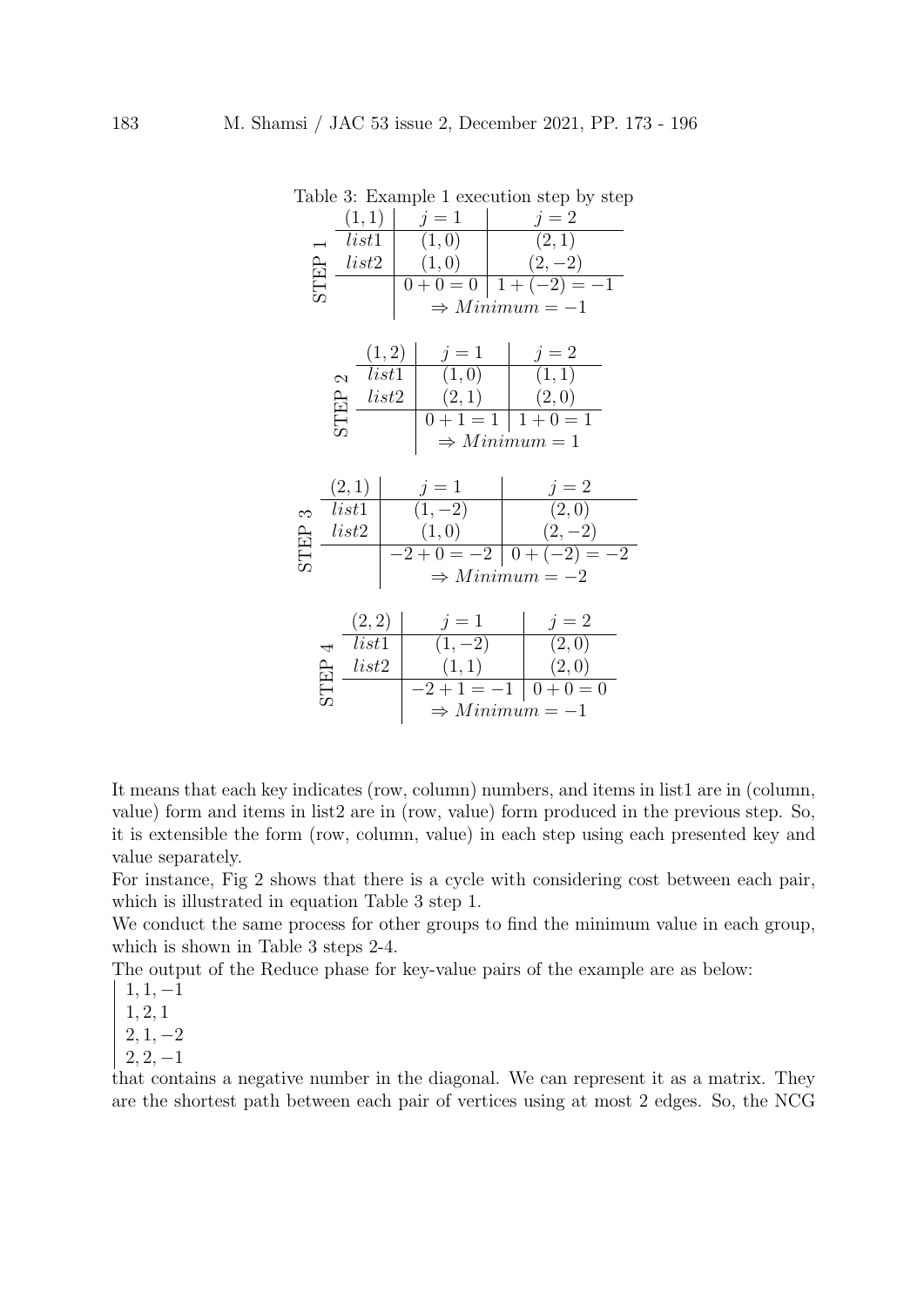

Figure 2: Details of equation  $3$ 

is equal to 2 which is shown in the matrix form.

$$
A = \begin{bmatrix} -1 & 1\\ -2 & -1 \end{bmatrix}
$$

graph, the NCG of the network is 3; the fewest edges that make a negative cost girth is In the second example, Fig 3 shows a graph sample with a negative cost cycle. In this equal to 3. The cycle corresponding to the NCG of each network is indicated with dashed lines.



Figure 3: A sample graph with negative cost girth

First, an adjacency matrix is created for this graph, and then according to this matrix, an input file is provided for the algorithm. The initial adjacency matrix is formed as follows:

$$
A = \begin{bmatrix} 0 & -1 & \infty & 1 \\ \infty & 0 & \infty & \infty \\ 2 & \infty & 0 & \infty \\ \infty & \infty & -4 & 0 \end{bmatrix}
$$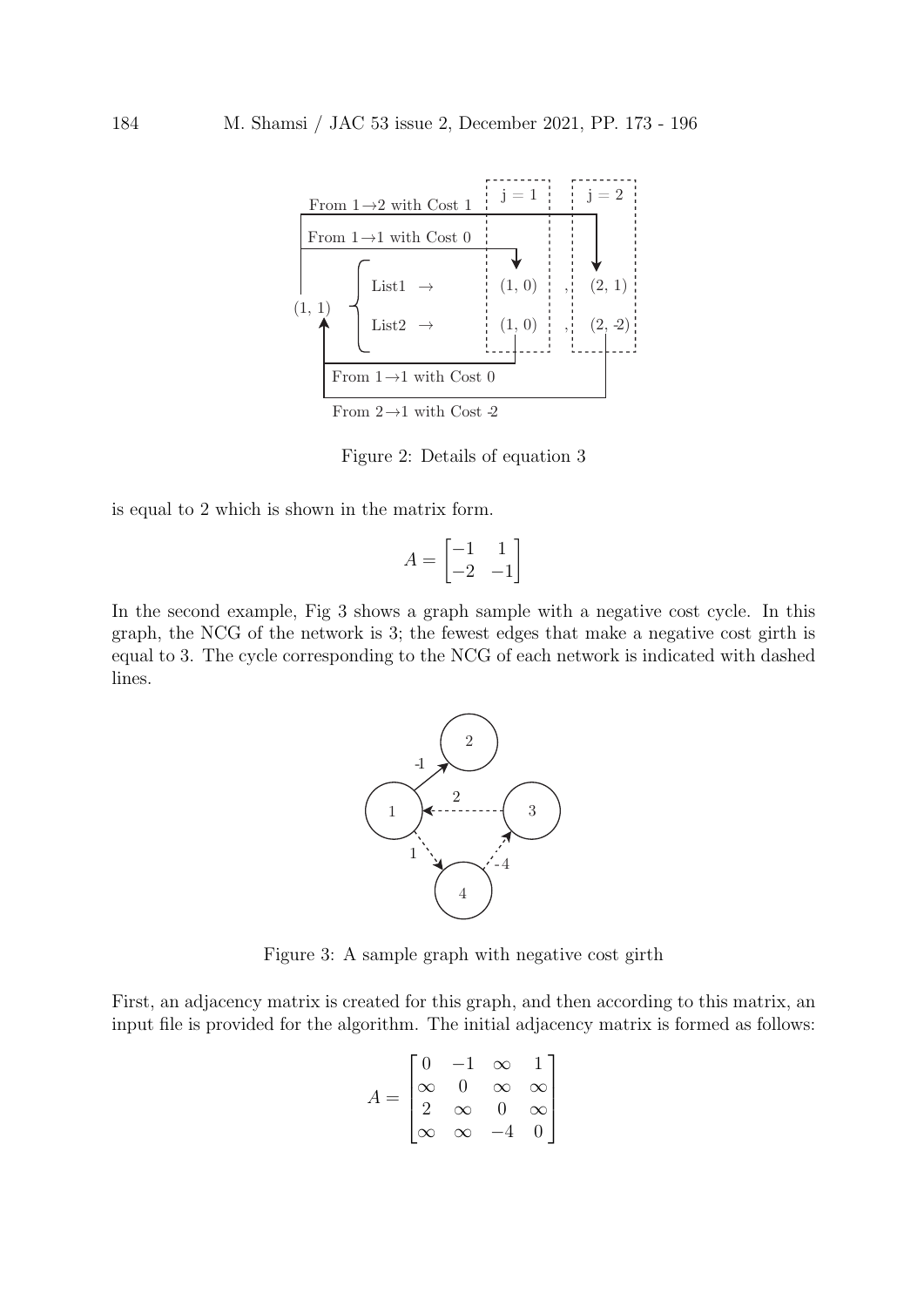| The initial input | Table +. The hiput and butput of each neration<br>The output of the | The output of the | The output of the |
|-------------------|---------------------------------------------------------------------|-------------------|-------------------|
|                   | first round                                                         | second round      | binary search     |
|                   | The input of the                                                    |                   |                   |
|                   | second round                                                        |                   |                   |
| (1,1,0)           | (1,1,0)                                                             | $(1,1,-1)$        | $(1,1,-1)$        |
| $(1,2,-1)$        | $(1,2,-1)$                                                          | $(1,2,-2)$        | $(1,2,-1)$        |
| $(1,3,\infty)$    | $(1,3,-3)$                                                          | $(1,3,-3)$        | $(1,3,-3)$        |
| (1,4,1)           | (1,4,1)                                                             | (1,4,0)           | (1,4,1)           |
| $(2,1,\infty)$    | $(2,1,\infty)$                                                      | $(2,1,\infty)$    | $(2,1,\infty)$    |
| (2,2,0)           | (2,2,0)                                                             | (2,2,0)           | (2,2,0)           |
| $(2,3,\infty)$    | $(2,3,\infty)$                                                      | $(2,3,\infty)$    | $(2,3,\infty)$    |
| $(2,4,\infty)$    | $(2,4,\infty)$                                                      | $(2,4,\infty)$    | $(2,4,\infty)$    |
| (3,1,2)           | (3,1,2)                                                             | (3,1,1)           | (3,1,1)           |
| $(3,2,\infty)$    | (3,2,1)                                                             | (3,2,1)           | (3,2,1)           |
| (3,3,0)           | (3,3,0)                                                             | $(3,3,-1)$        | $(3,3,-1)$        |
| $(3,4,\infty)$    | (3,4,3)                                                             | (3,4,3)           | (3,4,3)           |
| $(4,1,\infty)$    | $(4,1,-2)$                                                          | $(4,1,-2)$        | $(4,1,-2)$        |
| $(4,2,\infty)$    | $(4,2,\infty)$                                                      | $(4,2,-3)$        | $(4,2,-3)$        |
| $(4,3,-4)$        | $(4,3,-4)$                                                          | $(4,3,-5)$        | $(4,3,-4)$        |
| (4,4,0)           | (4,4,0)                                                             | $(4,4,-1)$        | $(4,4,-1)$        |
|                   |                                                                     |                   |                   |

Table 4: The input and output of each iteration

The initial input which is produced according to the adjacency matrix is presented in the first column of Table 4. It contains row number, column number and value of each cell; in the form  $(i, j, value)$ .

After creating a job and performing the first Map and Reduce phases, the output would be produced which contains all the shortest paths using at most 2 edges, shown in the following matrix. Although the output of the first round is depicted in  $(i, j, value)$  form, the matrix is presented to understand more clearly.

$$
A = \begin{bmatrix} 0 & -1 & -3 & 1 \\ \infty & 0 & \infty & \infty \\ 2 & 1 & 0 & 3 \\ -2 & \infty & -4 & 0 \end{bmatrix}
$$

In this step, the matrix will be checked to identify if a negative number exists in the diagonal, it means there is a negative cost cycle in the graph. In the output matrix of our example, there is no negative number on the matrix diagonal. Therefore, The input file of the second round which was the output of the first round in form  $(i, j, value)$  is shown in the second column of Table 4.

The new job will be created and Map and Reduce phases are performed again for the second iteration. The input of the second Map-Reduce phases is considered as the output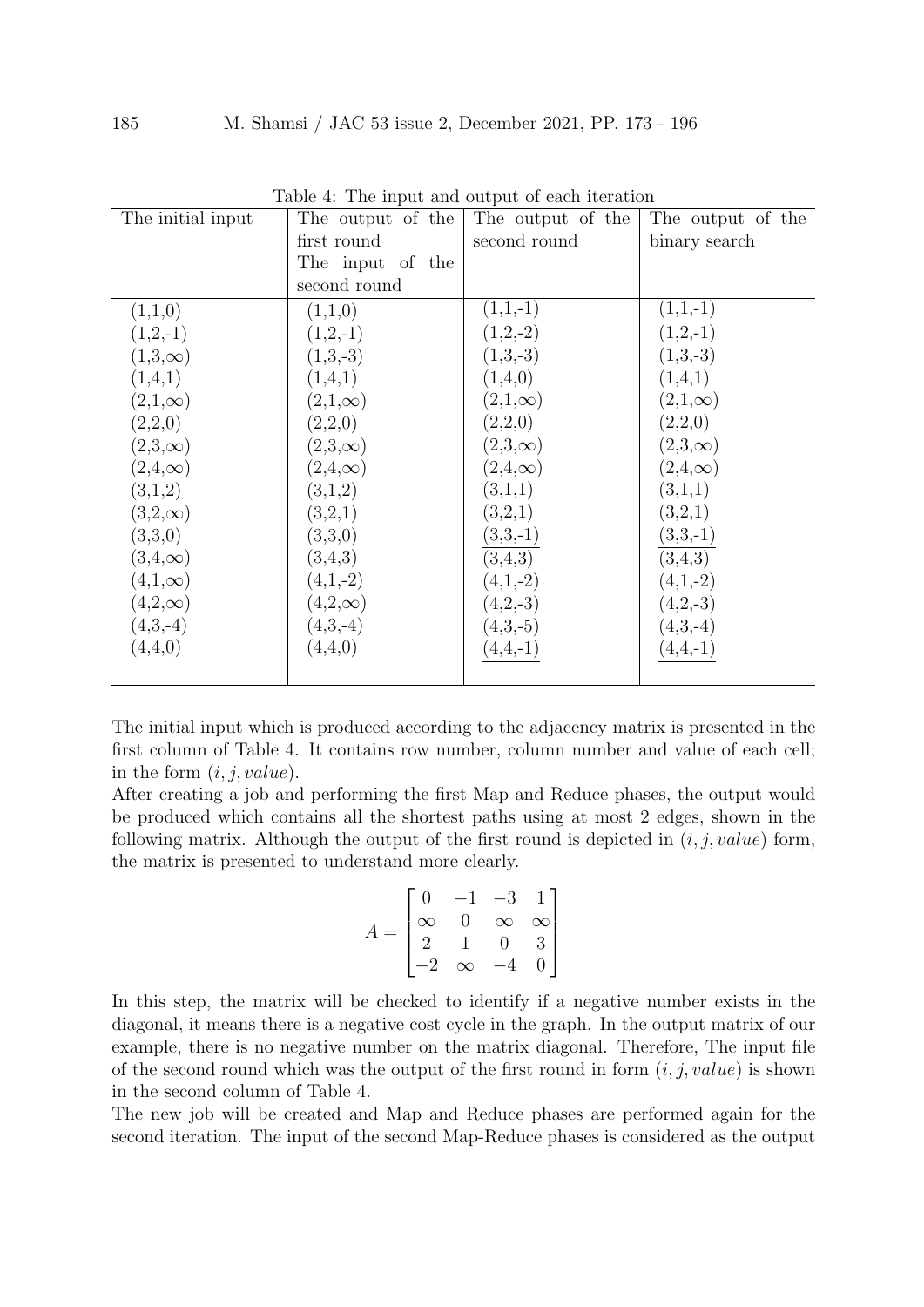produced by the first Map-Reduce round. By performing the second round, all the shortest paths using at most 4 edges are found. The output of the second iteration is presented in the form of matrix as follows:

$$
A = \begin{bmatrix} -1 & -2 & -3 & 0 \\ \infty & 0 & \infty & \infty \\ 1 & 1 & -1 & 3 \\ -2 & -3 & -5 & -1 \end{bmatrix}
$$

Moreover, it can be seen that there exist negative values on the diagonal of the output matrix. So, a negative cycle is found in this step and iteration will be terminated. The output of the second round is shown in the  $(i, j, value)$  form which is depicted in the third column of Table 4.

The NCG of the network is underlined in the output of the second round. This output shows the shortest path between each pair of vertices using at most 4 edges. That is a power of 2 meaning that the NCG is at most 4 and at least  $4/2+1$ . In fact, we can use binary search in the interval  $\left[\frac{4}{2}+1, 4\right]$  to find the smallest value of the NCG. Therefore, based on the binary NCG search, the shortest paths using at most 3 edges should be found.

The inputs of the first round of the binary NCG search algorithm are  $D^{(2)}$ ,  $D^{(1)}$ , that they are matrices produced by previous Map-Reduce tasks. During this round, all the shortest paths using at most 3 edges are found. Now the NCG is found and the binary NCG search is terminated. The output of the proposed binary search for  $D^{(3)}$  is as follows:

$$
A = \begin{bmatrix} -1 & -1 & -3 & 1 \\ \infty & 0 & \infty & \infty \\ 2 & 1 & -1 & 3 \\ -2 & -3 & -4 & -1 \end{bmatrix}
$$

Therefore, the output of the proposed binary NCG search (it will be in  $(i, j, value)$  form) for  $D^{(3)}$  is presented in the last column of Table 4.

## 5 Analytical results

In this section, the analytical performance of the proposed algorithm based on Map-Reduce is conducted to compare with the nave sequential algorithm (A Hadoop with only one node) and MPI.

To analyse the performance, the total runtime is estimated by two phases as described in equation 3 and equation 4:

$$
Total\ Map\ time = \frac{(n^2 * z)}{nodes} \tag{3}
$$

$$
Total Reduce time = \frac{(n^2 * z)}{nodes}
$$
\n(4)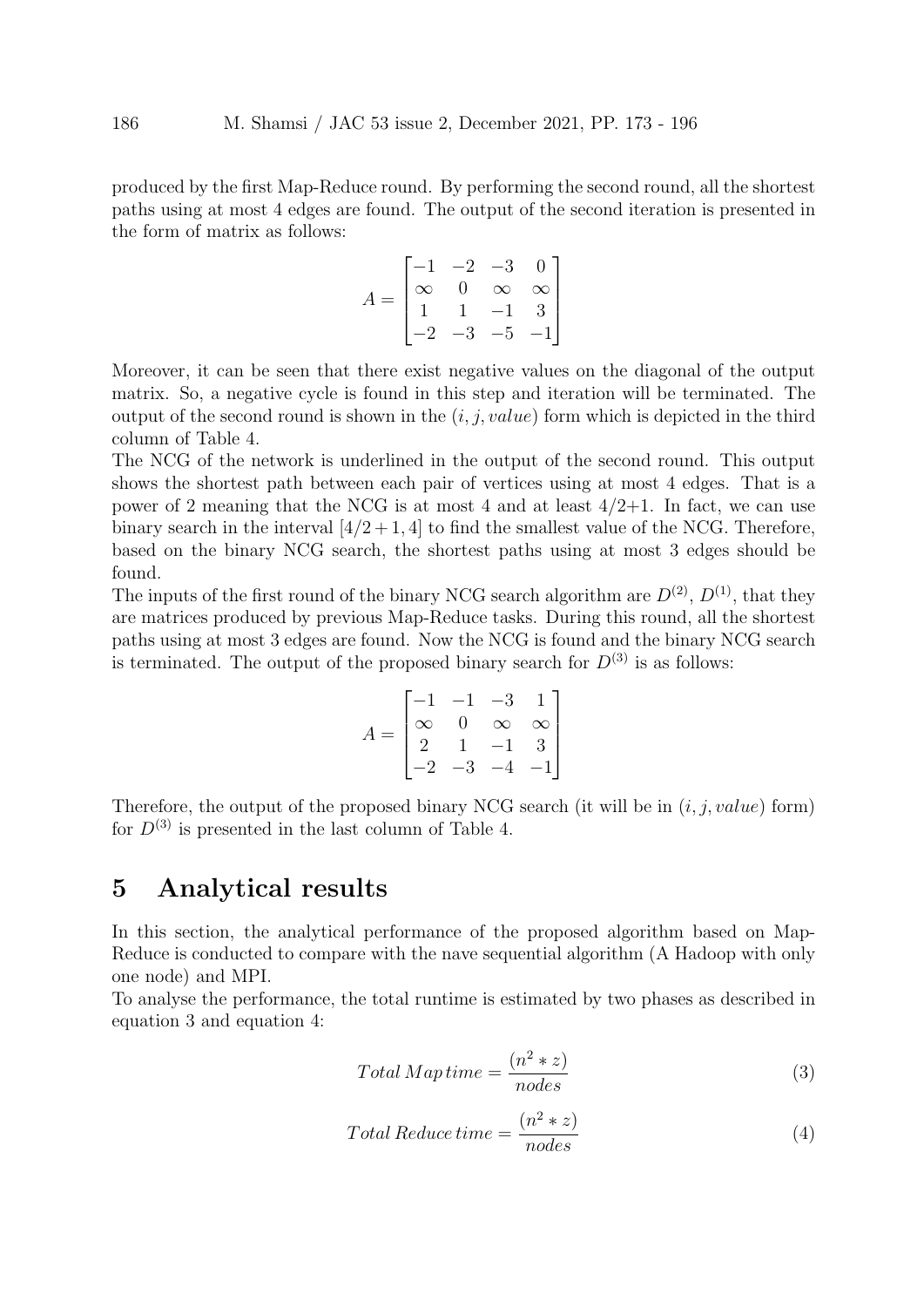Where *n* is the number of graph nodes and  $z$  is the number of columns or rows of the adjacency matrix, as well as nodes is the number of Hadoop nodes. It is concluded that the total job execution time is computed as equation 5:

$$
Total-Time = r * (Map-Time + Reduce-Time)
$$
\n(5)

where  $r$  is the number of iterations for finding the final NCG value.

It is assumed that there are  $n$  lines in the input file in the job function. Each line of the input file should be read and be sent to the Map function. The Map function includes a loop with size z, which is equal to the number of columns or rows of input square matrix; it is clear that the value of z is equal to n value. Thus the total Map time is shown as equation 6:

$$
Map-Time = \frac{(n^2 * n)}{nodes} \rightarrow \frac{n^3}{nodes} \tag{6}
$$

where *nodes* is the number of Hadoop nodes which is variable.

After completing the Map phase, the Reduce phase will capture any mapped item, and there are  $n^2$  keys which are received from the Map phase; so the Reduce function will repeat capturing operation as  $n$  times to find similar  $j$  in two lists. By the end of the receiving operation, it will calculate and summarize the captured items. The other elements of the Reduce function are the same as the Map function.

The total job execution time is equal to the time consumed for the Map and Reduce phases. Execution of the job will repeat  $r$  rounds. In fact, the binary NCG search function will produce the jobs  $r$  times. To be more specific,  $r$  determines the times of creating and running a new job until finding the NCG.

For the first time, r is the power of 2 and continues to  $4,...$  and then it repeats jobcreating until finding the smallest value for the NCG by the binary search; each one of these operations has  $O(\log n)$  time order at most. So, the value of r equals to  $2 \log n$  at most. Therefore, we considered the maximum r value as  $2 \log n$ . (See equation 7)

$$
(2 \log n)(\frac{n^3}{nodes} + \frac{n^3}{nodes}) \to (2 \log n)(\frac{2n^3}{nodes}) \to (\frac{4n^3 \log n}{nodes})
$$
 (7)

For more precise analysis, to find the NCG wherein it crosses k edges, at the first,  $2 \log k$ rounds will be iterated to find the NCG which progresses by the power of 2 matrices and after it. After that, the binary NCG search will be executed  $\log k$  rounds to find the smallest value of k in the interval  $[k/2 + 1, k]$ . It will be deduced that finding the NCG is faster in the smaller value of  $k$  because it is clear that lower rounds will be iterated to find the NCG and algorithm will be terminated earlier.

So, we have in equation 8:

$$
(2\log k + 1)\left(\frac{2n^3}{nodes}\right) \to O(\log k)\left(\frac{2n^3}{nodes}\right) \tag{8}
$$

In order to compare the effect of  $k$  on time complexity, we should define the following scenario. Fig 4 depicts the number of performed operations versus number of vertices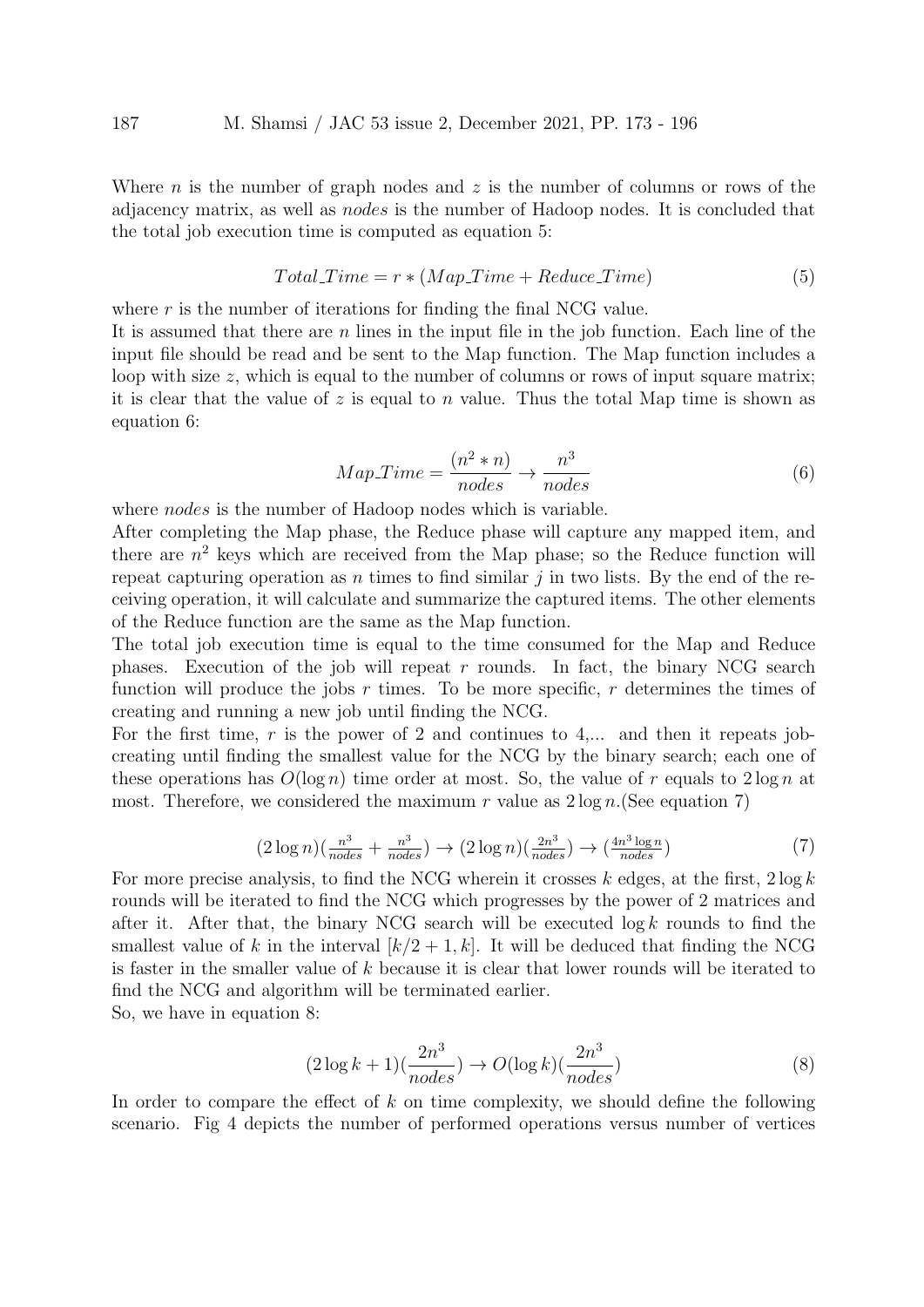

Figure 4: Number of operations when a)  $k = 0.25 \times n$ , b)  $k = 0.5 \times n$ , c)  $k = 0.75 \times n$ 

 $n = 32, 64, 128, 256$  considering different number of edges used in the first negative cost cycle  $k = 0.25 \times n, 0.5 \times n, 0.75 \times n$ .

As can be seen, by increasing the denominator, which is defined as the number of Hadoop nodes, the numbers of performed operations are decreased. In fact, there is a fast descending with 5 denominators compared with the other denominators when the number of vertices reaches 256. Also, differences among various values of denominators in the low number of vertices are less than the higher number of vertices. Thus, it is beneficial to large problems.

Actually, it is obvious that decreasing the number of denominators causes an increase in the numbers of performed operations. For instance, the number of operations in the case of  $k = 0.25 \times n$  are very more than  $k = 0.75 \times n$ . It is due to the fact that total execution time is increased when  $k$  is decreased which is expressed as equation 9:

$$
(2 \log(\frac{1}{4}n) + 1)(\frac{2n^3}{nodes}) \quad k = 0.25 \times n
$$
  
\n
$$
(2 \log(\frac{1}{2}n) + 1)(\frac{2n^3}{nodes}) \quad k = 0.5 \times n
$$
  
\n
$$
(2 \log(\frac{3}{4}n) + 1)(\frac{2n^3}{nodes}) \quad k = 0.75 \times n
$$
  
\n
$$
(2 \log n + 1)(\frac{2n^3}{nodes}) \quad k = 1 \times n
$$
  
\n(9)

## 6 Experimental results

In this section, the performance of the proposed algorithm based on Map-Reduce is evaluated through implementing different graphs with respect to various parameters, including several vertices and varying number of Hadoop nodes. The graphs are connected and generated randomly; they have at least one negative cost cycle.

In addition to preparing the experimental setup, the proposed algorithm based on Map-Reduce is implemented using Java code to compare the performance of the proposed algorithm with the implemented nave sequential algorithm (A Hadoop with only one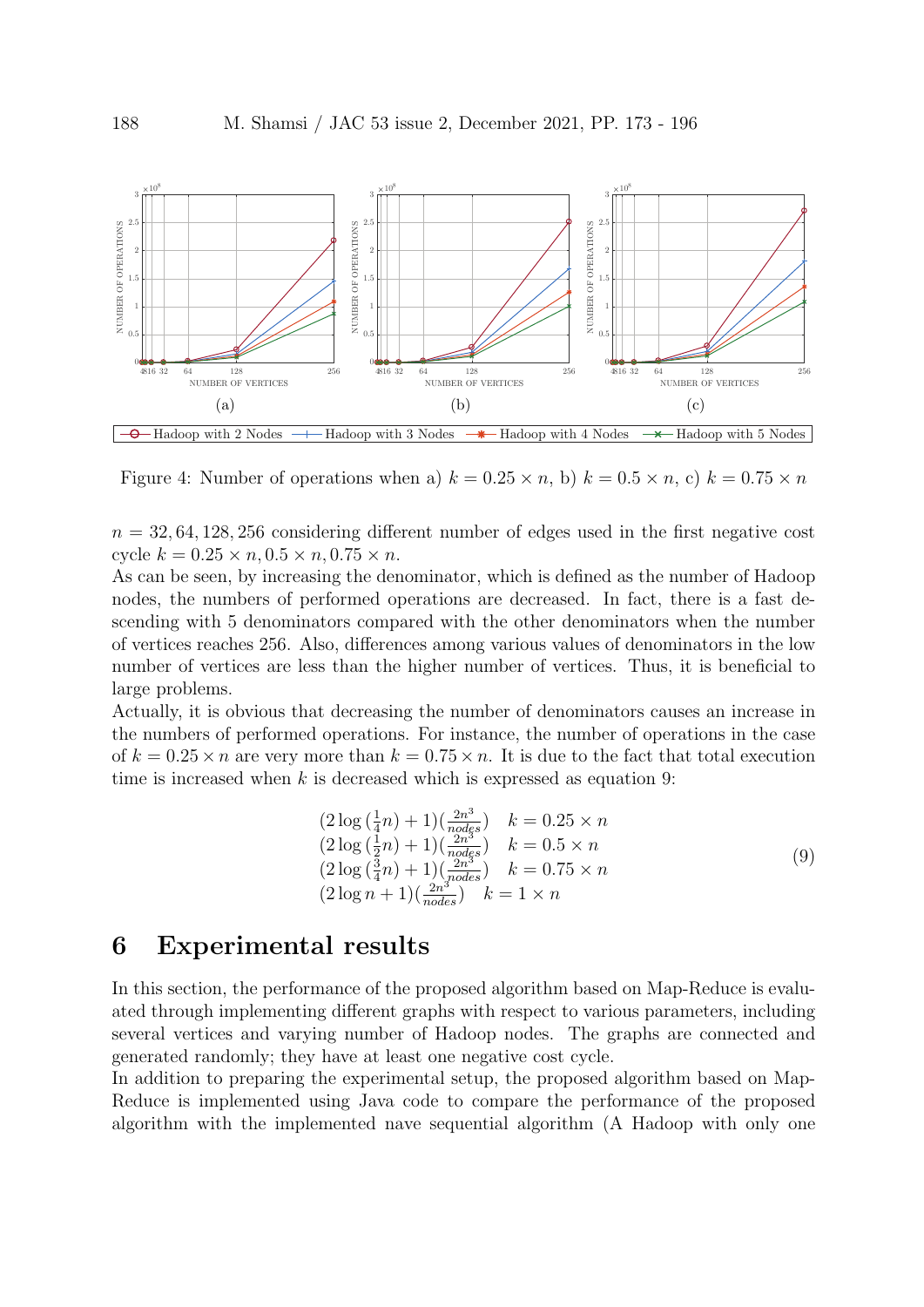node). Moreover, our testing platform is Hadoop-2.8.0 that is installed on Ubuntu 14.04 operating system. In total, there is one NameNode (1GB RAM, 3Core Processors) and one, two, three, and four DataNodes (1GB RAM, 3 Core Processors) respectively.

All the implementations are built on VMware machines on a computer. In order to get final results precisely, we try to limit some restrictions that are made by the running virtual machines on a computer. The following restrictions are eliminated.

- When we run on over one virtual machine on a computer, the power of the computer will be decreased because the power of the processor and memory and other items will be divided among them.
- We get the imposed cost of running several virtual machines on a computer to overcome the restrictions and to achieve more exact results.
- Each virtual machine that runs on the computer will impose some overloads leading to an increase in the final execution time. In fact, it will be increased for any virtual machines which we will run on the same computer. So, we ignore this value from any got execution time.

We let the number of vertices n starting with 32 and keep doubling up to 128. Also, the number of Hadoop nodes is increased up to 5 nodes (1 master and 1 to 4 slaves). The number of edges used in the first negative cost cycle is shown as k, where  $k = 0.25 \times n$ ,  $k =$  $0.5 \times n, k = 0.75 \times n, k = 1 \times n$ .

The important selected metric of the performance evaluation is time complexity. Each reported result is tested on five independent samples and the average execution time is reported approximately as shown in Table 5.

It is observed that in the large graphs, the execution time is grown in sequential implementation, while parallel implementation is lower than the time consumed in the sequential approach. Besides, low improvement is occurred by increasing the number of Hadoop nodes in the low number of vertices due to forming a small graph with a low number of vertices. Furthermore, the emission and collection times or communication costs could increase the running time. In other words, the effect of communication cost is ignored in this case. Therefore, the parallelism is useful in the large type of graphs which communication cost is negligible.

Fig 5 is provided to show the comparison of proposed algorithm based on Map-Reduce and sequential algorithm versus different number of vertices 32, 64, 128 with respect to different k values including  $k = 0.25 \times n, k = 0.5 \times n, k = 0.75 \times n, k = 1 \times n$ .

In fact, it is obvious that although the execution time is increased more rapidly in the sequential approach, there is smooth time enhancement in parallel implementations. Besides, in a low number of graph vertices, there is a low time reduction, even by five Hadoop nodes. It concludes that we should select the number of Hadoop nodes in relation to the number of graph vertices for better results. Moreover, in large and complex problems, the Hadoop paradigm is helpful. However, the real restriction makes execution time longer than theory. Subtracted value varying from 0-0.5 to at most 14-20 seconds dependent on k value is ignored to overcome the imposed restrictions.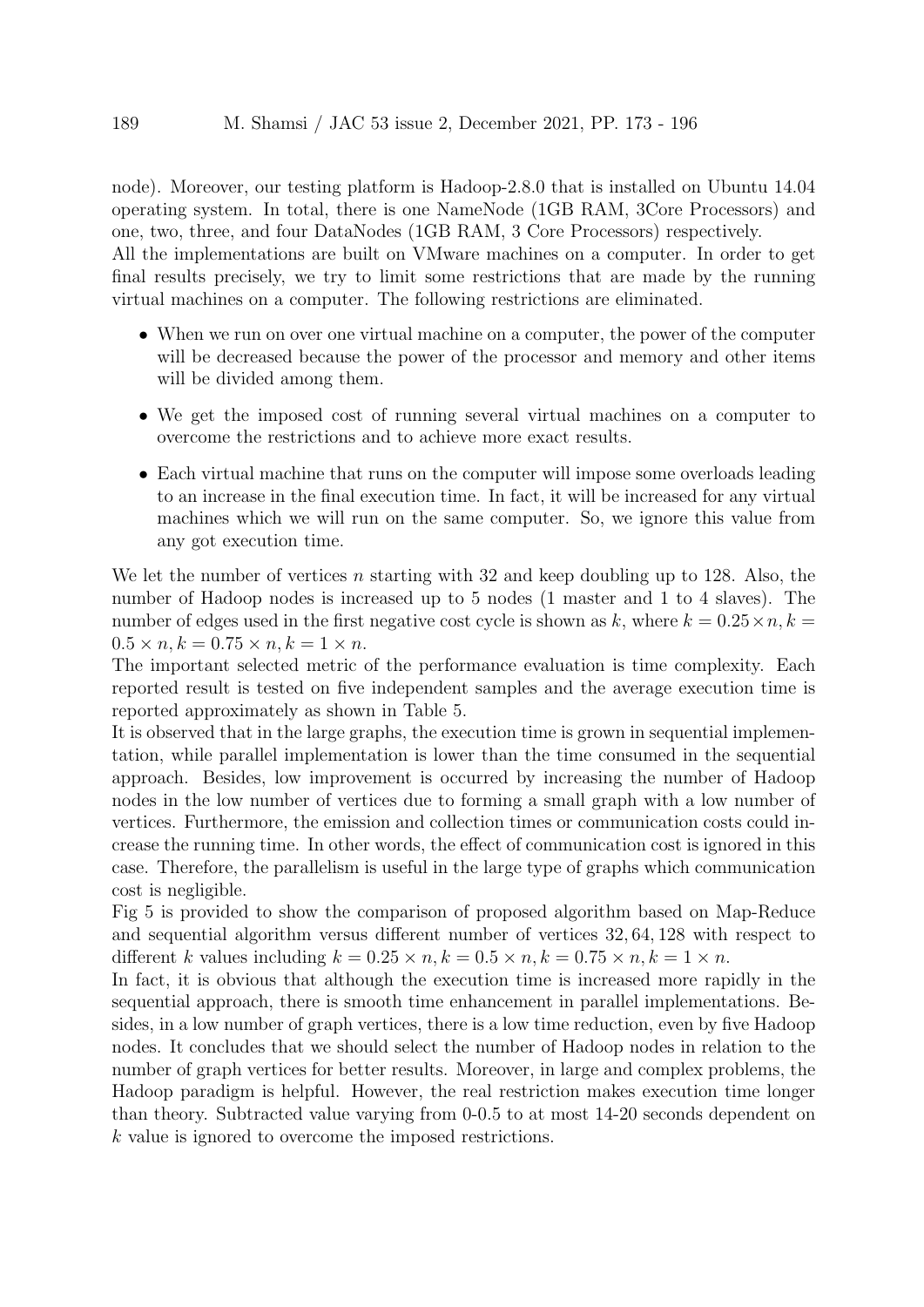

Figure 5: Execution time when a)  $k = 0.25 \times n$  b)  $k = 0.5 \times n$  c)  $k = 0.75 \times n$  d)  $k = 1 \times n$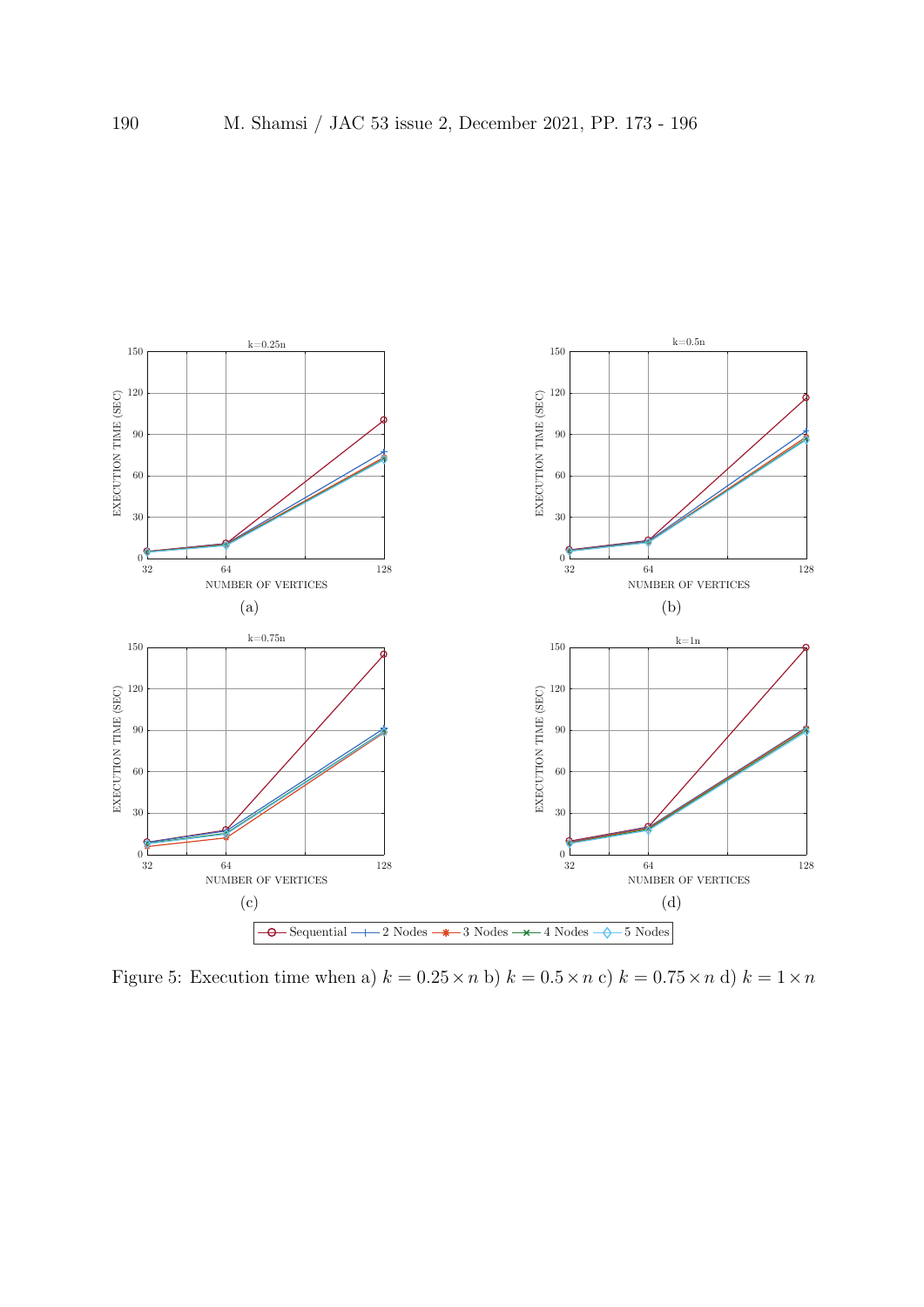| ranic<br>. .<br>$\text{LACC401011}$ The Records |              |         |      |       |  |  |
|-------------------------------------------------|--------------|---------|------|-------|--|--|
|                                                 | Hadoop Nodes | 32      | 64   | 128   |  |  |
|                                                 | sequential   | 5.4     | 11.1 | 100.3 |  |  |
|                                                 | 2 nodes      | 5.2     | 10.9 | 77.5  |  |  |
| $k=0.25n$                                       | 3 nodes      | 5.1     | 10.5 | 73.5  |  |  |
|                                                 | 4 nodes      | 5       | 10   | 72.4  |  |  |
|                                                 | 5 nodes      | 4.8     | 9.6  | 71.8  |  |  |
|                                                 | sequential   | 6.5     | 13.3 | 116.4 |  |  |
|                                                 | 2 nodes      | 6.2     | 12.9 | 92.6  |  |  |
| $k=0.5n$                                        | 3 nodes      | 5.9     | 12.2 | 88.3  |  |  |
|                                                 | 4 nodes      | 5.7     | 12   | 86.8  |  |  |
|                                                 | 5 nodes      | $5.5\,$ | 11.8 | 86.1  |  |  |
|                                                 | sequential   | 9       | 17.8 | 144.8 |  |  |
|                                                 | 2 nodes      | 8.9     | 17.2 | 91.4  |  |  |
| $k=0.75n$                                       | 3 nodes      | 8.5     | 16.2 | 90.8  |  |  |
|                                                 | 4 nodes      | 8.2     | 15.5 | 89.2  |  |  |
|                                                 | 5 nodes      | 7.9     | 14.9 | 88.8  |  |  |
|                                                 | sequential   | 9.8     | 20.1 | 149.7 |  |  |
|                                                 | 2 nodes      | 9.1     | 19.8 | 92.1  |  |  |
| $k=1n$                                          | 3 nodes      | 8.8     | 19.2 | 91.5  |  |  |
|                                                 | 4 nodes      | 8.3     | 18.4 | 90.3  |  |  |
|                                                 | 5 nodes      | 8.1     | 17.6 | 89.1  |  |  |

Table 5: Execution Time (seconds)

#### 6.1 Map-Reduce vs MPI

A parallel algorithm will have a faster execution time than a sequential algorithm. So, we have to compare our results with a parallel algorithm such as MPI. In paper [23] a parallel implementation has been proposed using MPI which runs in  $O(\log k \log n)$  time on  $O(n^3)$ processors as our based paper. The comparison result of our Map-Reduce algorithm vs the reported results in paper [23] has shown in Table 6. Note that, we choose only the case of a graph with 128 vertices with 1, 2, and 4 Hadoop nodes and we compare our result with the same configured graph with 1, 2, and 4 parallel processors reported in their paper. Although they applied 128 processors in their experimentation, our hardware limitation for creating more Hadoop nodes did not allow us to compare the result with more than 4 processors.

Note that, the execution time in these two cases are not comparable, because paper [23] experiments were implemented on the Frost IBM Blue Gene/L supercomputer consists of 8,192 processors, and our platform was a simple Hadoop with one NameNode (1GB RAM, 3Core Processors). But, the result again proves that our theoretical improvement. The execution time of the MPI algorithm depends on  $O(\log n)$ , whereas our Map-Reduce algorithm depends on  $O(\log k)$ . Since the Map-Reduce algorithm is theoretically faster than the existing parallel implementation, we think that the execution time in the same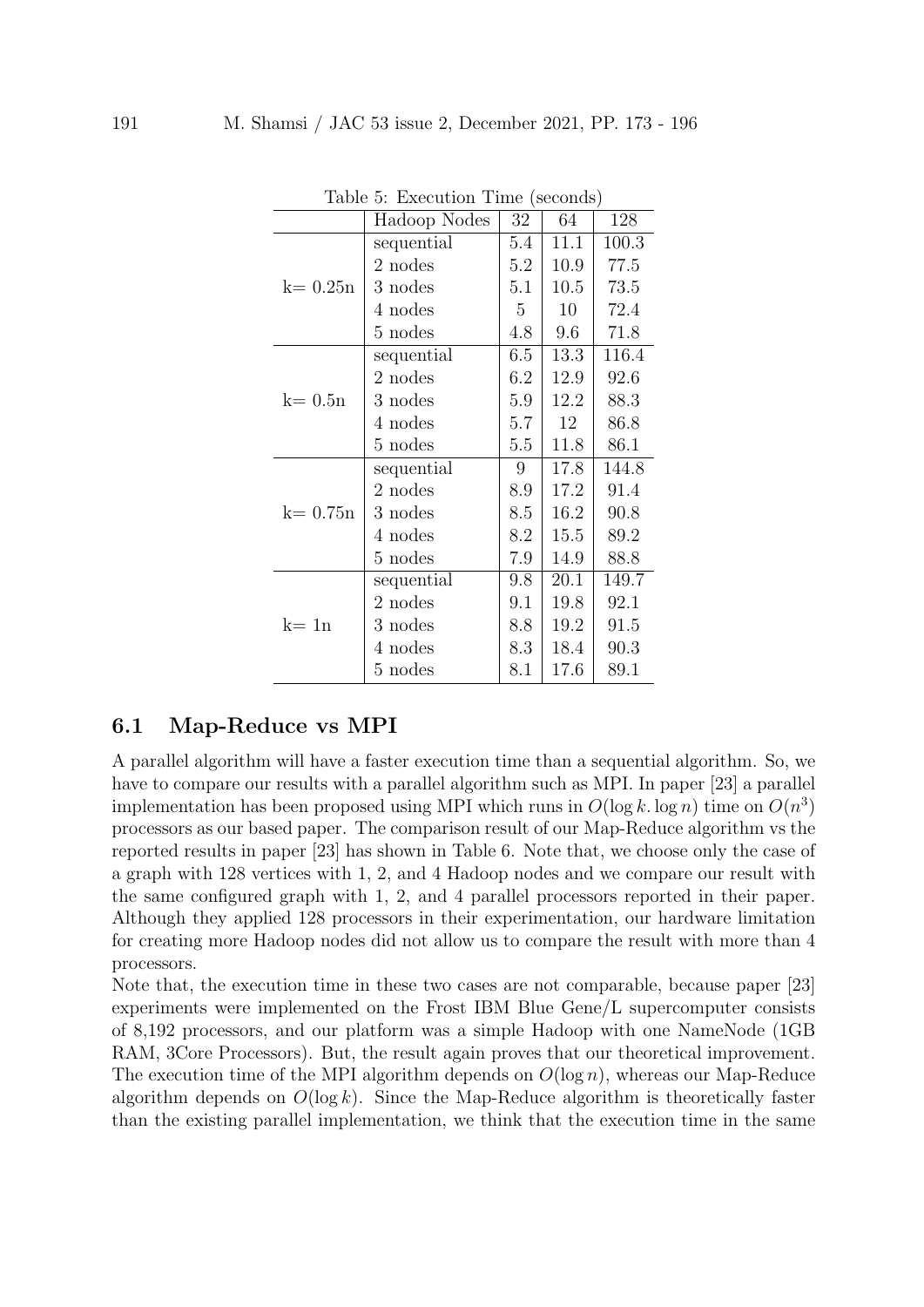|             |                        | Map-Reduce | <b>MPI</b> |
|-------------|------------------------|------------|------------|
|             | 1 Node vs 1 Processor  | 100.3      | 0.62       |
| $k=0.25n$   | 2 Node vs 2 Processors | 77.5       | 0.45       |
|             | 4 Node vs 4 Processors | 72.4       | 0.22       |
|             | 1 Node vs 1 Processor  | 116.4      | 0.76       |
| $k=0.5n$    | 2 Node vs 2 Processors | 92.6       | 0.59       |
|             | 4 Node vs 4 Processors | 86.8       | 0.29       |
|             | 1 Node vs 1 Processor  | 144.8      | 0.92       |
| $k = 0.75n$ | 2 Node vs 2 Processors | 91.4       | 0.72       |
|             | 4 Node vs 4 Processors | 89.2       | 0.35       |
|             | 1 Node vs 1 Processor  | 149.7      | 0.92       |
| $k=1n$      | 2 Node vs 2 Processors | 92.1       | 0.72       |
|             | 4 Node vs 4 Processors | 90.3       | 0.35       |

Table 6: Execution time in Map-Reduce vs MPI (seconds)

platforms will be significantly less than the parallel algorithms.

#### 6.2 Speedup analysis

Speedup measurement is one of the most important metrics to analyse the performance of parallel algorithms like Map-Reduce. It computes how faster a parallel algorithm runs than the sequential one. There are two main methods to measure the speedup, using execution time and Amdahls Law [1]. Speedup measures by execution time using equation 10.

$$
Speedup = \frac{T(1)}{T(n)}\tag{10}
$$

where n is the number of Hadoop nodes,  $T(1)$  is the execution time with one node, and  $T(n)$  is the execution time using n Hadoop nodes parallelly. Amdahls Law defines speedup as equation 11.

$$
Speedup = \frac{W_s + W_p}{W_s + \frac{W_p}{n}}
$$
\n
$$
(11)
$$

where *n* is the number of Hadoop nodes,  $W_s$  is the portion of the process that cannot be parallelized, and  $W_p$  is the parallelizable work of the whole work.

Because of our hardware limit, we implement a Hadoop with 5 nodes and at most a graph with 128 vertices. Thus our speedup regarding the execution time is equal to  $\frac{T(1)}{T(5)}$  where the graph vertices are 128. The speedup for different values of  $NCG(k)$  are shown in Table 7.

As we know there is an upper bound for speedup and the speedup will converge to an upper bound when  $n$  increases. Our result does not converge, and it means that the  $5$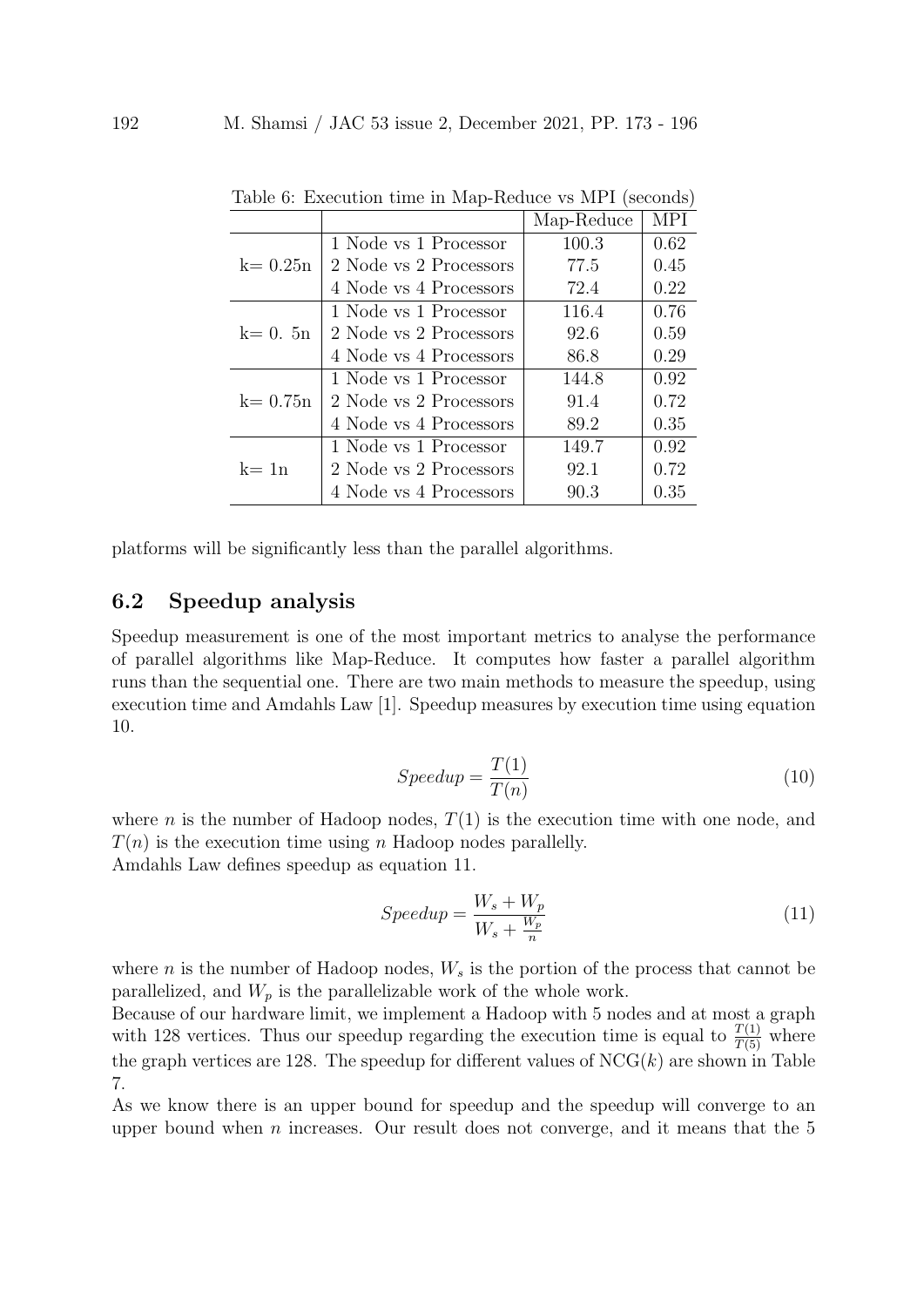|  | Table 7: Speedup of proposed Map-Reduce algorithm for different values of $NCG(k)$ |  |  |  |
|--|------------------------------------------------------------------------------------|--|--|--|
|  |                                                                                    |  |  |  |

| NCG value $  k = 0.25n   k = 0.5n   k = 0.75n   k = 1n$ |       |           |       |       |
|---------------------------------------------------------|-------|-----------|-------|-------|
| Speedup                                                 | 1.396 | $1.351\,$ | 1.630 | 1.680 |

Hadoop nodes are not sufficient to find the final speedup of the algorithm. Therefore, we try to find the final speedup with Amdahl's Law. The whole process is divided into the following sub process:

- 1. Create the input file
- 2. First round to find the upper bound of  $k$  among  $2, 4, 8, \ldots$  including
	- Create a new job
	- Map phase
	- Reduce phase
	- Pass the output to the next Map

3. Binary NCG search algorithm in range  $\left[\frac{k}{2}+1, k\right]$ 

- Combine two matrices as input file
- Create a new job
- Map phase
- Reduce phase
- Pass the output to the next Map

Among all jobs described above, only the Map and Reduce processes are parallel. It means that the portion of parallel works is 40%. Based on Amdahl's Law the speedup is equal to  $\frac{1}{0.6+\frac{0.4}{n}}$  and it's upper bound is around 1.666. But Consider that most of the time the algorithm runs on the Map and Reduce phase. So the  $\frac{W_p}{W_s}$  ratio is more than 40% and the experimental evidence shows that it is more than 50%. If we assume that the ratio is around 50%, then the speedup upper bound is 2. These facts are shown in Fig 6. Briefly, the speedup is between 1.66 and 2, which is confirmed by experimental results.

## 7 Conclusion

The NCG problem is defined to find the fewest number of edges making a negative cost cycle. As discussed in this paper, existing algorithms check all shortest paths between pairs until finding the first negative cost cycle. In the big and dense graphs, it is more difficult. So, parallelism is an efficient method to find NCG in the graph.

Parallelism is a potential solution for processing complicated and massive data. Map-Reduce is a new paradigm to parallelize big data problems. To do so, Map-Reduce divides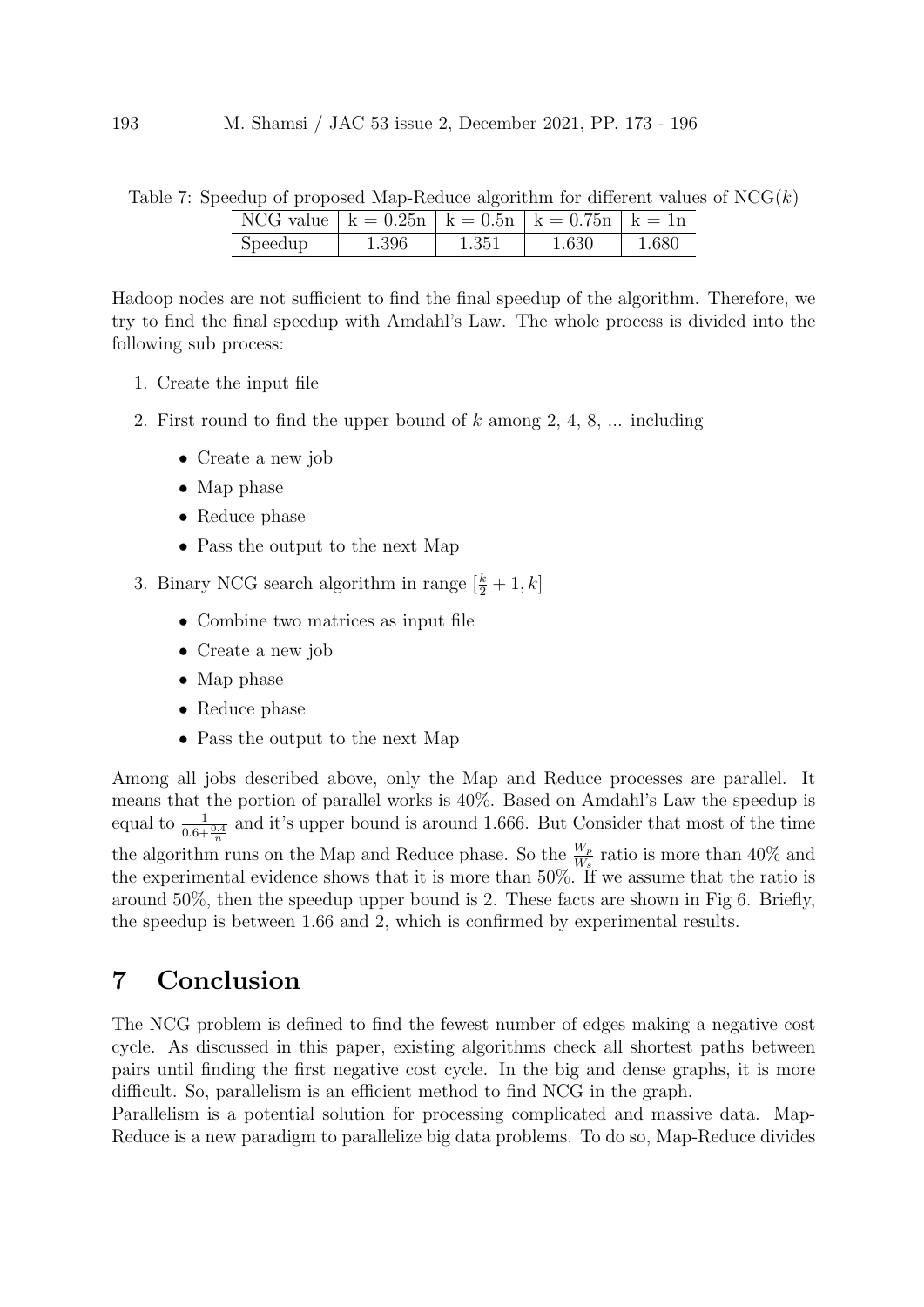

Figure 6: Speedup according to Amdahl's Law

the task into subtasks, which should be allocated to each one of multiple processors in order to perform one of the partitioned tasks using separated data. Therefore, Map-Reduce causes the total execution time to reduce significantly.

In this paper, we focus on the NCG problem in networks using a Map-Reduce based algorithm. In fact, we implemented a Map-Reduce based algorithm for the NCG problem on the Hadoop framework. The evaluation results show that our algorithm gets superior results than the other parallel approach. In our algorithm, if we select the number of Hadoop nodes with respect to the number of graph vertices, we get significant results reaching half of the running time of sequential implementation.

As future work, we can increase the number of participating machines and consider the limitations in order to achieve better speed. Also, we can test the algorithm on real clusters to check our performance evaluations. Besides, through selecting larger graphs, we can increase the number of Map and Reduce tasks in the job to investigate its effects on the performance.

## References

- [1] Amdahl, G. M. (1967). Validity of the single processor approach to achieving large scale computing capabilities. In Proceedings of the April 18-20, 1967, Spring Joint Computer Conference, AFIPS '67 (Spring), page 483485, New York, NY, USA. Association for Computing Machinery.
- [2] Anderson, M., Williamson, M., and Subramani, K. (2019). Empirical analysis of algorithms for the shortest negative cost cycle problem. Discrete Applied Mathematics, 253:167–184.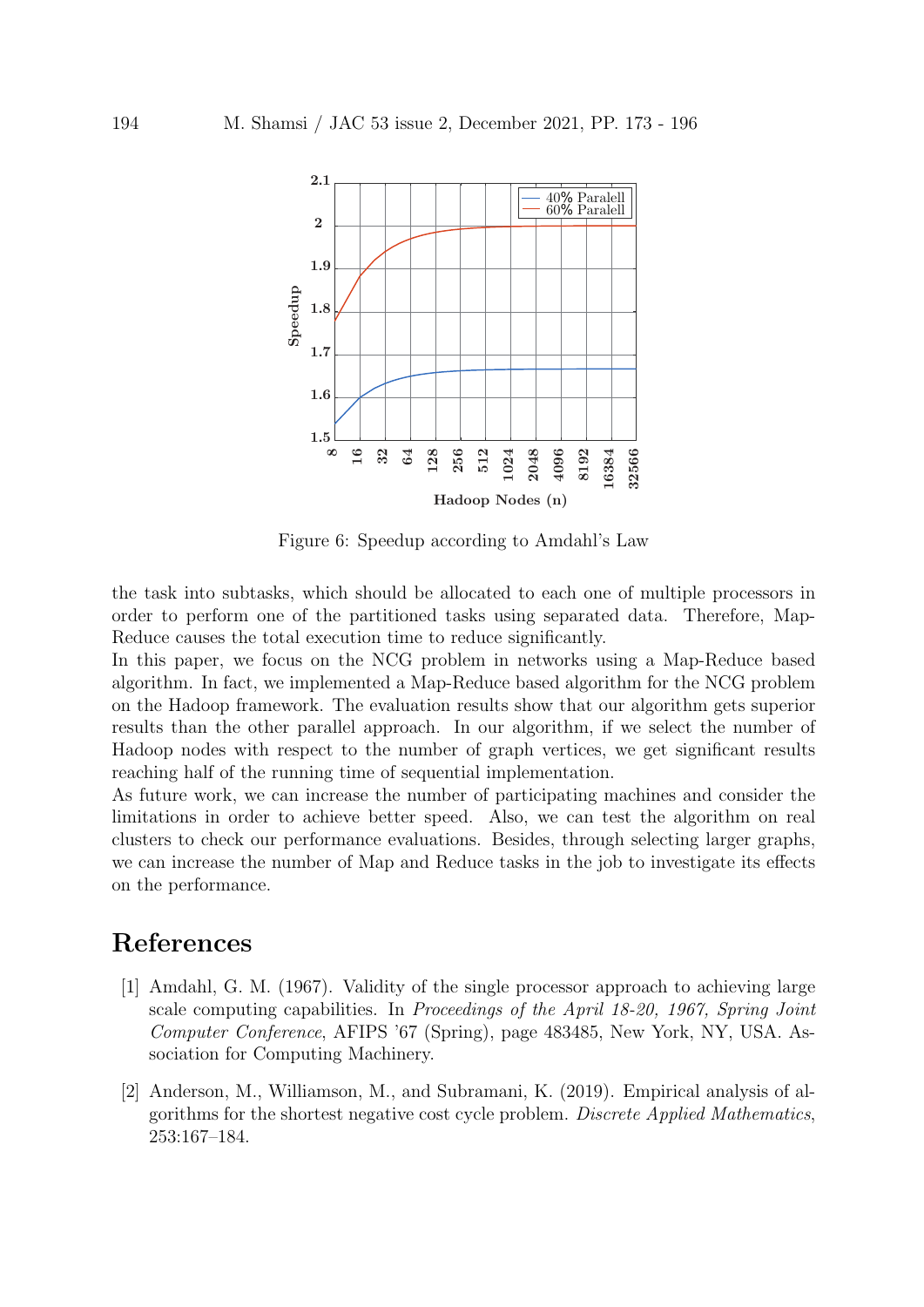- [3] Barreto, M., Nesmachnow, S., and Tchernykh, A. (2018). Hybrid algorithms for 3-sat optimisation using mapreduce on clouds. International Journal of Innovative Computing and Applications, 9(1):44–64.
- [4] Chandrachoodan, N., Bhattacharyya, S. S., and Liu, K. (1999). Negative cycle detection in dynamic graphs. Technical report, University of Maryland Institute for Advanced Computer Studies.
- [5] Chen, W., Song, Y., Ba, H., Lin, C., and Chang, E. Y. (2011). Parallel spectral clustering in distributed systems. IEEE Transactions on Pattern Analysis and Machine Intelligence, 33(3):568–586.
- [6] Cotton, S. and Maler, O. (2006). Fast and flexible difference constraint propagation for dpll (t). In International Conference on Theory and Applications of Satisfiability Testing, pages 170–183. Springer.
- [7] Dean, J. and Ghemawat, S. (2010). Mapreduce: A flexible data processing tool. Commun. ACM, 53:72–77.
- [8] Dechter, R., Meiri, I., and Pearl, J. (1991). Temporal constraint networks. Artificial intelligence, 49(1-3):61–95.
- [9] Doerr, B., Johannsen, D., Kotzing, T., and NeumannMadeleine, T. (2013). More effective crossover operators for the all-pairs shortest path problem. Theoretical Computer Science, 471(3).
- [10] Ghemawat, S. and Dean, J. (2004). Mapreduce: Simplified data processing on large clusters. OSDI, 2004.
- [11] Han, C.-C. and Lin, K.-J. (1992). Scheduling real-time computations with separation constraints. Information Processing Letters, 42(2):61–66.
- [12] Kajdanowicz, T., Kazienko, P., and Indyk, W. (2014). Parallel processing of large graphs. Future Generation Computer Systems, 32:324–337.
- [13] Memishi, B., Ibrahim, S., Perez, M., and Antoniu, G. (2016). Fault Tolerance in MapReduce: A Survey, chapter 11, pages 205–240. Springer.
- [14] Morris, P., Muscettola, N., and Vidal, T. (2001). Dynamic control of plans with temporal uncertainty. In Proceedings of the 17th International Joint Conference on Artificial Intelligence - Volume 1, IJCAI01, page 494499, San Francisco, CA, USA. Morgan Kaufmann Publishers Inc.
- [15] Ni, E. C., Ciocan, D. F., Henderson, S. G., and Hunter, S. R. (2015). Comparing message passing interface and mapreduce for large-scale parallel ranking and selection. In 2015 Winter Simulation Conference (WSC), pages 3858–3867.